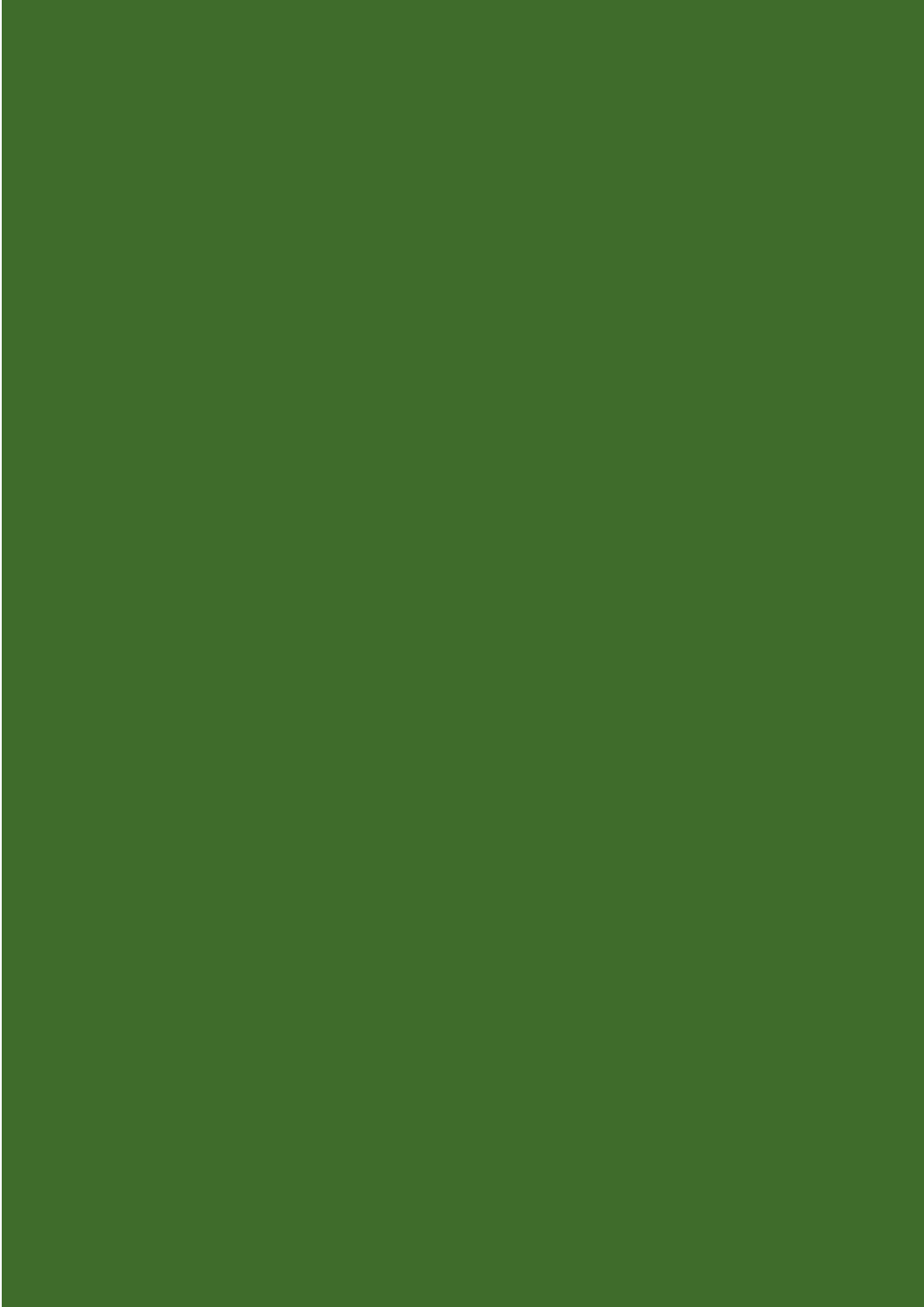

#### **3.1 Introduction**

Thermal Power Stations (TPS) convert fuels such as coal, natural gas *etc.* to electric power. In India, almost 90 *per cent* of thermal electricity is generated from coal.

Further, according to the Energy Plan and Action Plan for West Bengal (December 2019), coal-based capacity is expected to continue as the major source of electricity generation until 2040. The total installed generation capacity of thermal power plants in West Bengal was 14,691 MW [Central: 6913 MW (NTPC-2,100, DVC-4,813) State: 5,295 MW and Private Sector: 2,483 MW] as of March 2020**.** 

In the State, there are six TPS, comprising  $22$  generating units<sup>33</sup> commissioned between September 1965 and December 2016, under The West Bengal Power Development Corporation Limited (WBPDCL) and The Durgapur Projects Limited (DPL), both Companies wholly owned by the Government of West Bengal (GoWB). WBPDCL, a generating company as defined under section 2 (28) of the Electricity Act 2003, was incorporated in July 1985, while DPL was set-up in September 1961. Presently, WBPDCL operates five TPS located at Kolaghat, Bakreswar, Bandel, Santaldih and Sagardighi with a total installed capacity of 4,745 MW.<sup>34</sup> Similarly, DPL operates one TPS at Durgapur with installed capacity of 550 MW.35During 2015-20, these six TPS generated  $1,21,694.46$  million units<sup>36</sup> (MU) of electricity against target of  $1,70,604.01$  MU and available capacity of 1,84,528.51 MU.

Together, these six TPS generated 99,753.44 MU (50.16 *per cent*) of the 1,98,862.17 MU of total power requirement of the State during 2016-20.

## **3.2 Organisational Structure**

WBPDCL and DPL are PSEs that function under the Department of Power and Non-Conventional Energy Sources (DPNCES), Government of West Bengal (GoWB). The management of WBPDCL is vested with a Board of Directors (BoD) consisting of two Non-Executive Directors, five Independent Directors and seven Executive Directors, including the Chairman and Managing Director. The Chairman and Managing Director is the Chief Executive of the Company and is assisted by the Director (Regulatory Affairs), Director (Mining), Director (Finance and Accounts), Director (HR), Director

<sup>33</sup> *Capacities of 60 MW – two, , 210 MW – 11, 215 MW-one, 250 MW – three, 300 MW – three, 500 MW – two*

<sup>34</sup> *KTPS- 1,260 MW (6x210 MW); BkTPS:- 1,050 MW (5 x 210 MW); STPS:- 500 MW (2x250 MW); BTPS:- 335MW {(2x60 MW)+(1x215 MW)}; SgTPS:- 1600 MW {(2x300 MW)+(2x500 MW)}*

<sup>35</sup> *Unit 6 – 110 MW (Decommissioned), unit 7 –300 MW and Unit 8 – 250 MW.*

<sup>36</sup> *Also known as million Kilowatt hours (mKwh*)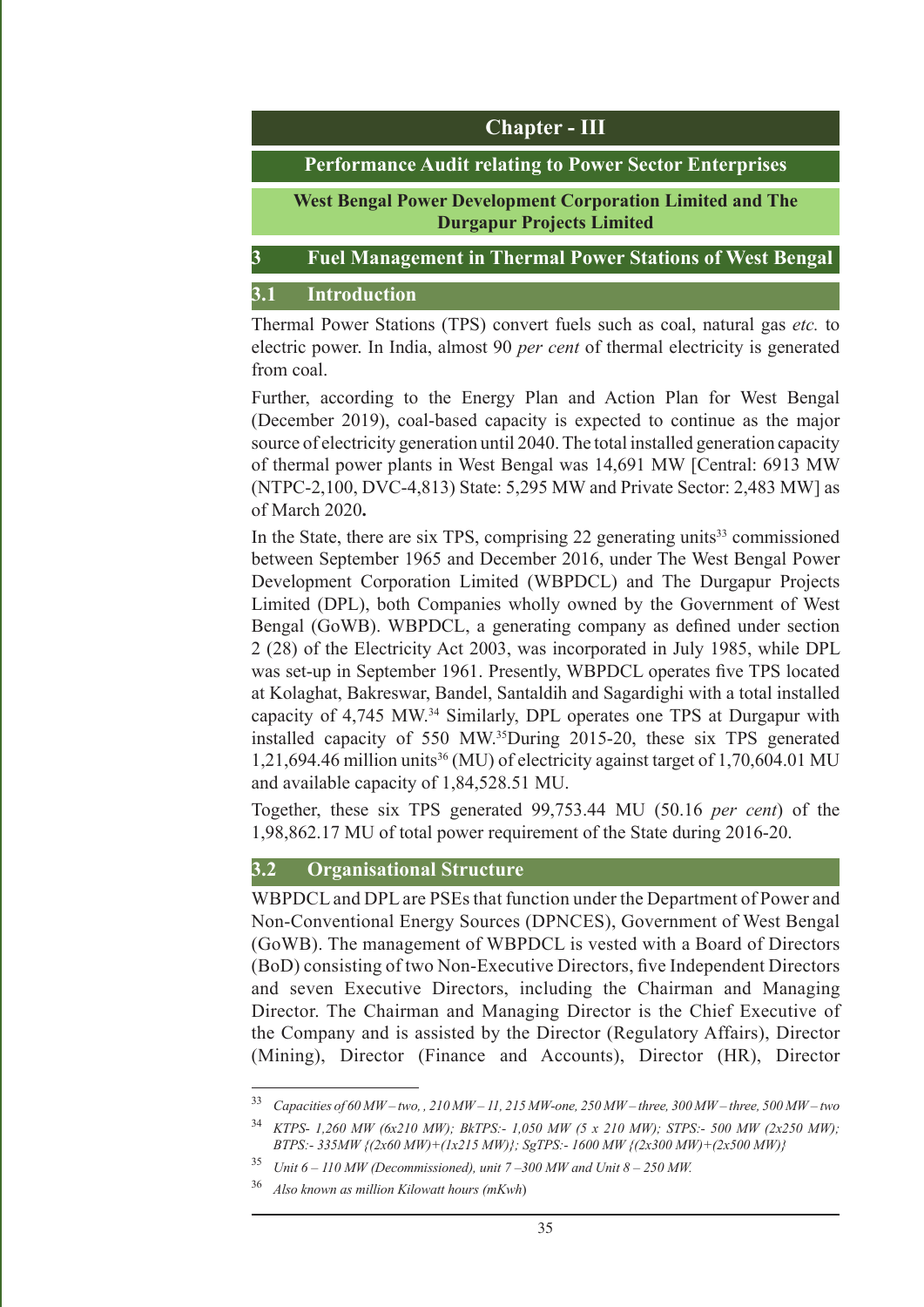(Projects) and Director (Operation and maintenance) *etc*. in managing day to day operations.

The Management of DPL is given to a BoD consisting of eight Directors, including the Chairman and the Managing Director. The General Manager heads the operations of the TPS and reports to the Director (Operations) at Kolkata who exercises overall supervision over the operation of the TPS. In December 2017, the GoWB decided that DPL would be a wholly owned subsidiary company of WBPDCL, which became effective from April 2019.

#### **3.3 Audit Objectives**

Audit of Fuel Management in Thermal Power Stations would assess whether **-**

- i. All six TPSs had effectively ensured fuel security through long term fuel linkages/ fuel supply agreements (FSA) for procurement of fuel, *viz*., coal and oil as well as their economic and efficient inventory management.
- ii. Proper procedures were adopted for assessing quality and quantity of coal/ fuel oil.
- iii. Proper controls existed for monitoring consumption of coal and ensuring that actual heat rate conformed to the norms fixed by WBERC and the thermal efficiency achieved was as per the design parameters.

## **3.4 Scope and Methodology of Audit**

The pilot study on the Performance Audit (PA) on 'Fuel Management in Thermal Power Stations in West Bengal' was conducted for Kolaghat Thermal Power Station (KTPS) and DPL in January/February 2019. Thereafter, audit was conducted across six TPSs from March 2019 to March 2021 in different phases. The audit was expected to be completed by September 2019. However, at the request of WBPDCL, audit was kept in abeyance from June 2019 to November 2019 due to the closing of annual accounts and audit certification process. Further, due to exigencies on account of COVID pandemic and West Bengal Assembly Elections 2021, the audit process became further delayed. The scope covered Fuel Management of the six TPSs for the five years from April 2015 to March 2020. Audit methodology involved scrutiny of agreements with coal companies and suppliers/Indian Railways, WBERC guidelines/orders, Coal Distribution Policy, Agenda/ Minutes of meetings of BoD and interaction with the Management.

An entry conference was held on 20 March 2019 with Department of Power (DoP), WBPDCL and DPL to discuss the audit objectives, audit criteria, scope and methodology of PA. The audit findings were discussed at an Exit Conference held on 01 October 2021. It was attended by the Additional Chief Secretary to the Government of West Bengal, Department of Power; Chairman and Managing Director WBPDCL, Managing Director DPL and other senior Officers/ Management of the Department and SPSEs. The responses have been suitably incorporated in this Report.

## **3.5 Audit Criteria**

The audit criteria *inter-alia*, were derived from the following -

a) National Electricity Policy (2005), New Coal Distribution Policy (2007) etc. issued by Government of India.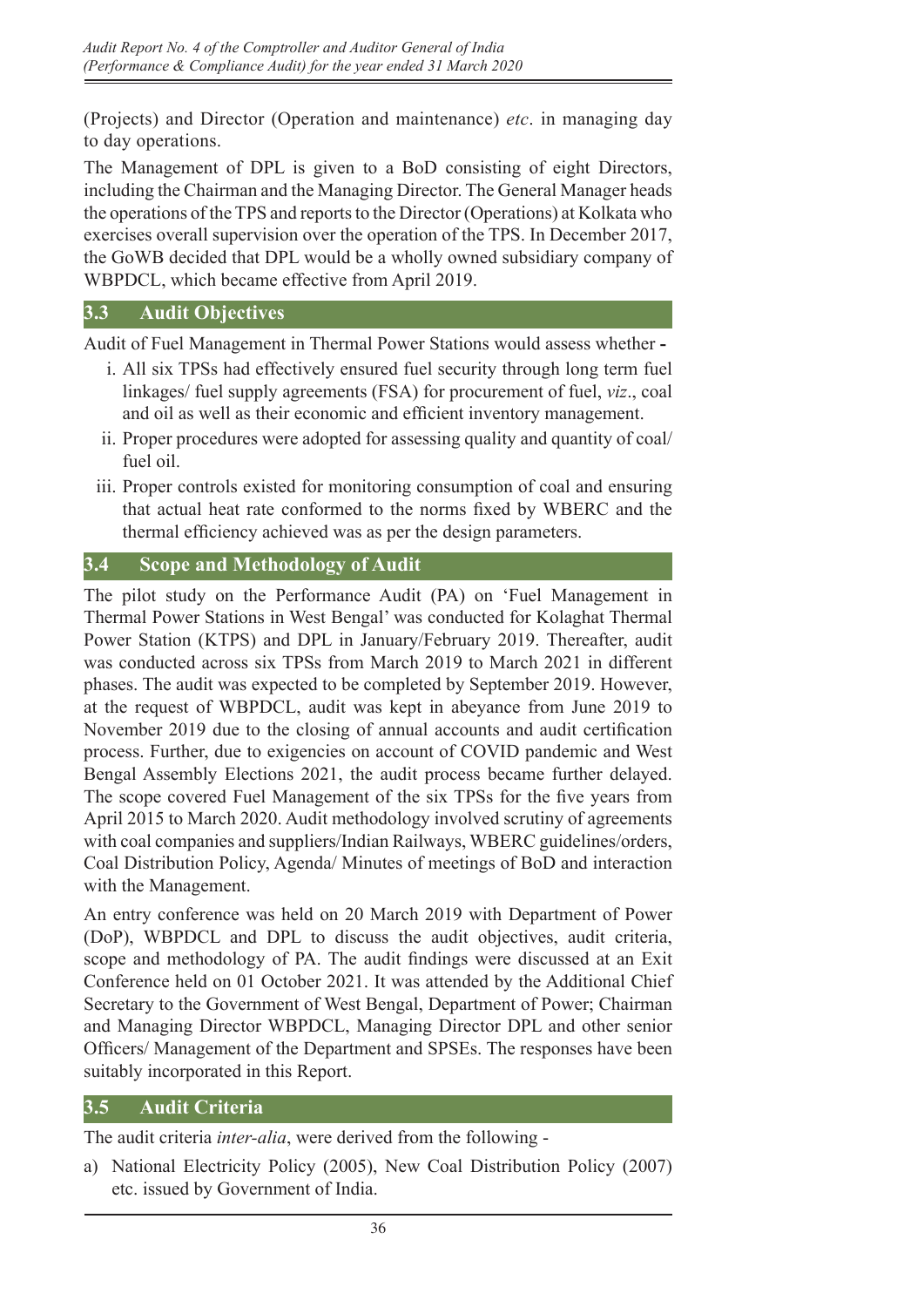- b) Tariff regulations/ orders, fuel related guidelines and norms including the technical parameters for fuel consumption by WBERC.
- c) Central Electricity Authority (CEA) norms/guidelines. Energy Plan/ Energy Action Plan for West Bengal, Energy/ Fuel Audit Reports of WBPDCL/ DPL, good practices followed by other generating companies.
- d) Agenda/ Minutes of meetings of Boards of Directors and Board level subcommittees.
- e) Fuel Supply Agreements (FSAs)<sup>37</sup> with coal/oil companies for supply of coal/ oil and agreements with Indian Railways for transportation of coal.
- f) Contracts/ agreements for import of coal and beneficiation (washing) of coal.

#### **3.6 Operational Performance**

#### **3.6.1 Plant Load Factor**

As per definition of Central Electricity Regulatory Commission, 'Plant Load Factor' or '(PLF)' in relation to a thermal generating station or unit for a given period means the total sent out energy corresponding to scheduled generation during the period, expressed as a percentage of sent out energy corresponding to installed capacity in that period.

PLF is commonly considered as a measure of the capacity utilisation of a power plant. A low PLF indicates that the power station is not being used at its optimal capacity. This would increase the unit cost of the power produced, making it unattractive for purchase by DISCOMs. The Plant Load Factor of the six TPSs for five years from 2015‑16 to 2019-20 is summarised in **Chart 3.1** below: below:



As per WBERC regulations, normative PLFs are 80 *per cent* for Bakreswar As per WBERC regulations, normative PLFs are 80 *per cent* for Bakreswar Thermal Power Station (BkTPS), Santaldih Thermal Power Station (STPS), Thermal Power Station (BkTPS), Santaldih Thermal Power Station (STPS), Sagardighi Thermal Power Station (SgTPS), 75 *per cent* for Durgapur Thermal Sagardighi Thermal Power Station (SgTPS), 75 *per cent* for Durgapur Thermal Power Station (DPL), 72 *per cent* for Bandel Thermal Power Station (BTPS) Power Station (DPL), 72 *per cent* for Bandel Thermal Power Station (BTPS) and 70 *per cent* for Kolaghat Thermal Power Station (KTPS). STPS achieved and 70 *per cent* for Kolaghat Thermal Power Station (KTPS). STPS achieved the normative PLF in four out of five years, BkTPS in one out of five years the normative PLF in four out of five years, BkTPS in one out of five years

<sup>&</sup>lt;sup>37</sup> *FSA is a comprehensive coal supply agreement between coal producing company and power* generating company. FSA also include terms and condition of coal quality and quantity, *3.6.2. Working Results supply, payment, deductions etc.*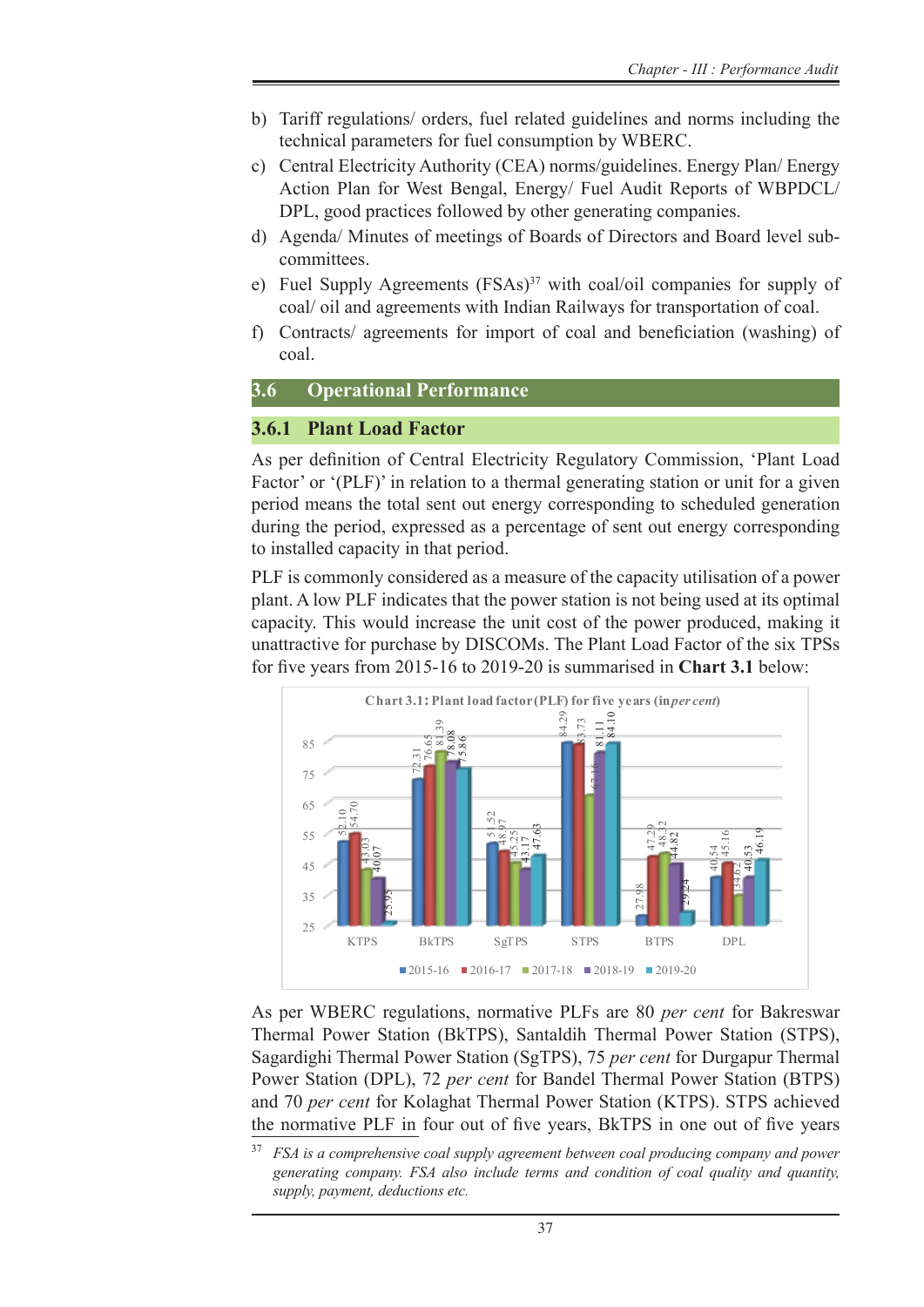whereas KTPS, SgTPS, BTPS and DPL did not achieve normative PLF in any of the years due to coal shortage, low system demand and lack of maintenance.

## **3.6.2. Working Results**

The details of working results like cost of generation of electricity, revenue realisation, net surplus/ loss and earnings and cost *per* unit of operation for WBPDCL and DPL from 2015-16 to 2019-20, are given in *Appendix - 8*.

As may be seen from *Appendix – 8* in WBPDCL the revenue realisation per unit increased from  $\bar{\xi}$  3.83 to  $\bar{\xi}$  5.04 per unit in 2015-16 to 2019-20. However, during the same period fixed cost per unit increased from  $\bar{\mathfrak{c}}$  1.16 to  $\bar{\mathfrak{c}}$  1.71 per unit, mainly due to increase in interest  $\&$  finance charges, employees cost and depreciation. The variable cost per unit in WBPDCL increased from  $\bar{\xi}$  2.87 (2015-16) to  $\bar{\xi}$  3.45 (2018-19) per unit during review period mainly due to excess consumption of coal and increase in price of coal; however, the unit variable cost decreased from  $\bar{\xi}$  3.45 (2018-19) to  $\bar{\xi}$  3.32 (2019-20) per unit due to production from captive coal mines.

In DPL the revenue realisation per unit decreased from  $\bar{\tau}$  5.84 to  $\bar{\tau}$  4.22 per unit in 2015‑20. However, during the same period fixed cost per unit increased from ₹ 3.71 (2015-16) to ₹ 4.45 (2017-18) per unit mainly due to increase in interest & finance charges, employees cost and depreciation and again decreased to & finance charges, employees cost and depreciation and again decreased to  $\overline{\mathcal{F}}$  3.84 (2019-20) due to decrease in finance cost and other expenses. The variable  $\cot \varphi$  (2015-16) and to accreased from  $\bar{\tau}$  3.43 (2015-16) to  $\bar{\tau}$  2.92 (2017-18) per unit during review period mainly due to decrease in production of energy and again increased to  $\overline{\xi}$  3.15 (2019-20) per unit due to excess consumption of coal and increase in price of coal.

# *Elements of cost of power generation Elements of cost of power generation*

Fuel  $\&$  Consumables and interest  $\&$  finance charges constitute the major elements of cost of generating power in respect of both DPL and WBPDCL. elements of cost of generating power in respect of both DPL and WBPDCL. The percentage break-up of costs for 2015-20 is given below: The percentage break-up of costs for 2015-20 is given below:



*(Source:Annual Reports of WBPDCL and DPL)*

The Durgapur Projects Limited had three business segments namely, Power Station, Coke Oven Group of Plants and Water Works. Sub-segments of the Power Business comprised of Generation, Transmission and Distribution. Coke  $G$ roup of  $P$ lant (Co $G$ F) was shut down (2015). Dependent of employees to bear the employees the employees of  $\mathbb{R}$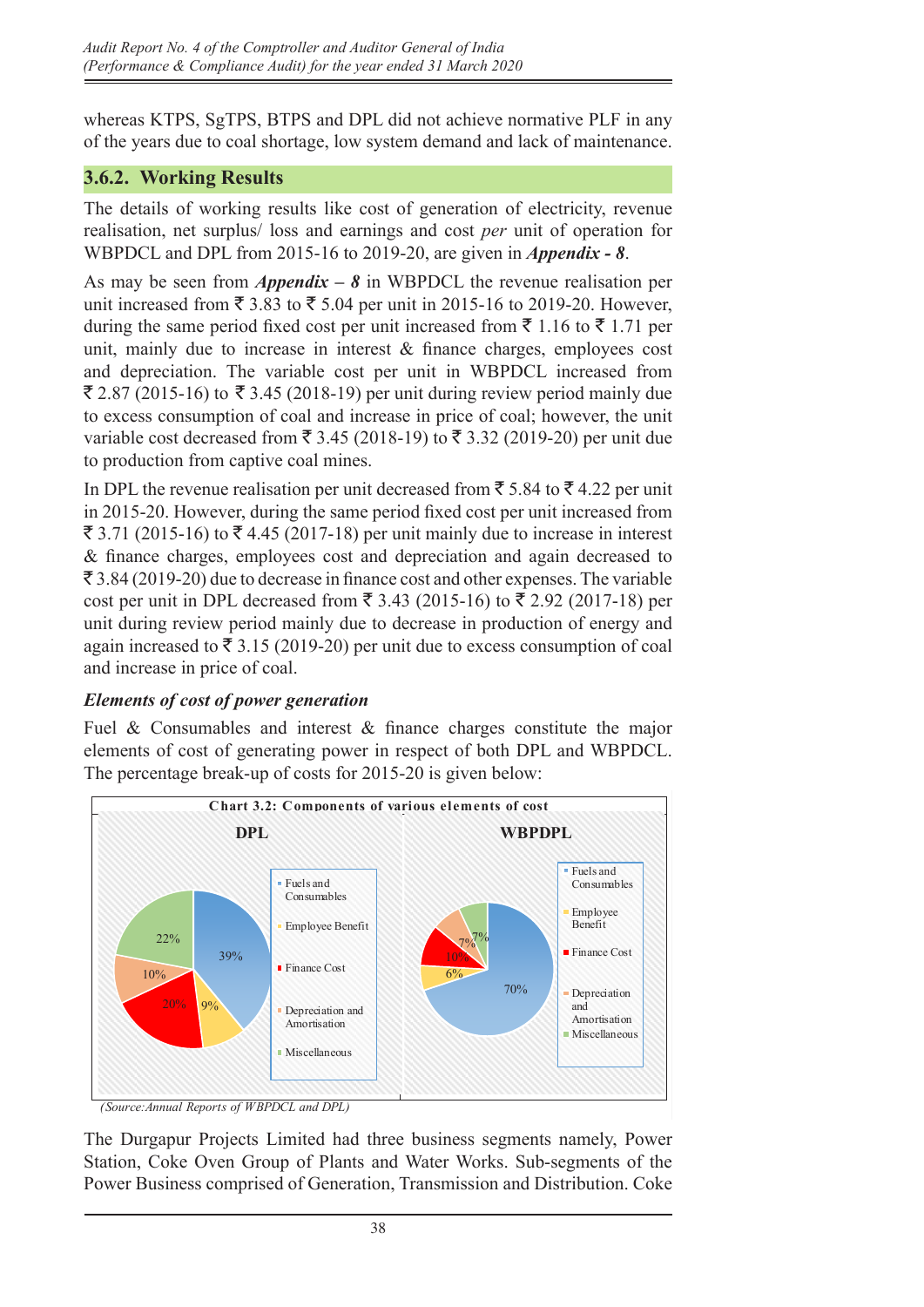Oven Group of Plant (COGP) was shut down (2015). DPL has to bear the employee cost of COGP. Further, Unit 8 (250 MW) was commissioned in 2014. Power demand did not increase during that period and the installed capacity was double of its generation (2016). Since, there was no Power Purchase Agreement between WBSEDCL and DPL for sale of surplus power of DPL to WBSEDCL, the DPL was forced to shut down the units. This led to huge finance cost to the company. Therefore, Miscellaneous Cost (21 *per cent*), Finance Cost (23 *per cent*) and Employee Benefit Cost (7 *per cent*) are accounted as major cost elements of DPL rather than fuel cost. Therefore, cost structure of WBPDCL is more representative of power sector than DPL.

## *Elements of revenue Elements of revenue*

Sale of Power constitutes the main source of revenue. The percentage break-up Sale of Power constitutes the main source of revenue. The percentage break-up of revenue for 2015-20 is given below: of revenue for 2015-20 is given below:



*(Source:Annual Reports of WBPDCL and DPL)*

## *Recovery of cost of operations Recovery of cost of operations*

The net revenue per unit of DPL and WBPDCL are depicted below: The net revenue per unit of DPL and WBPDCL are depicted below:



*(Source: Annual Reports of DPL)*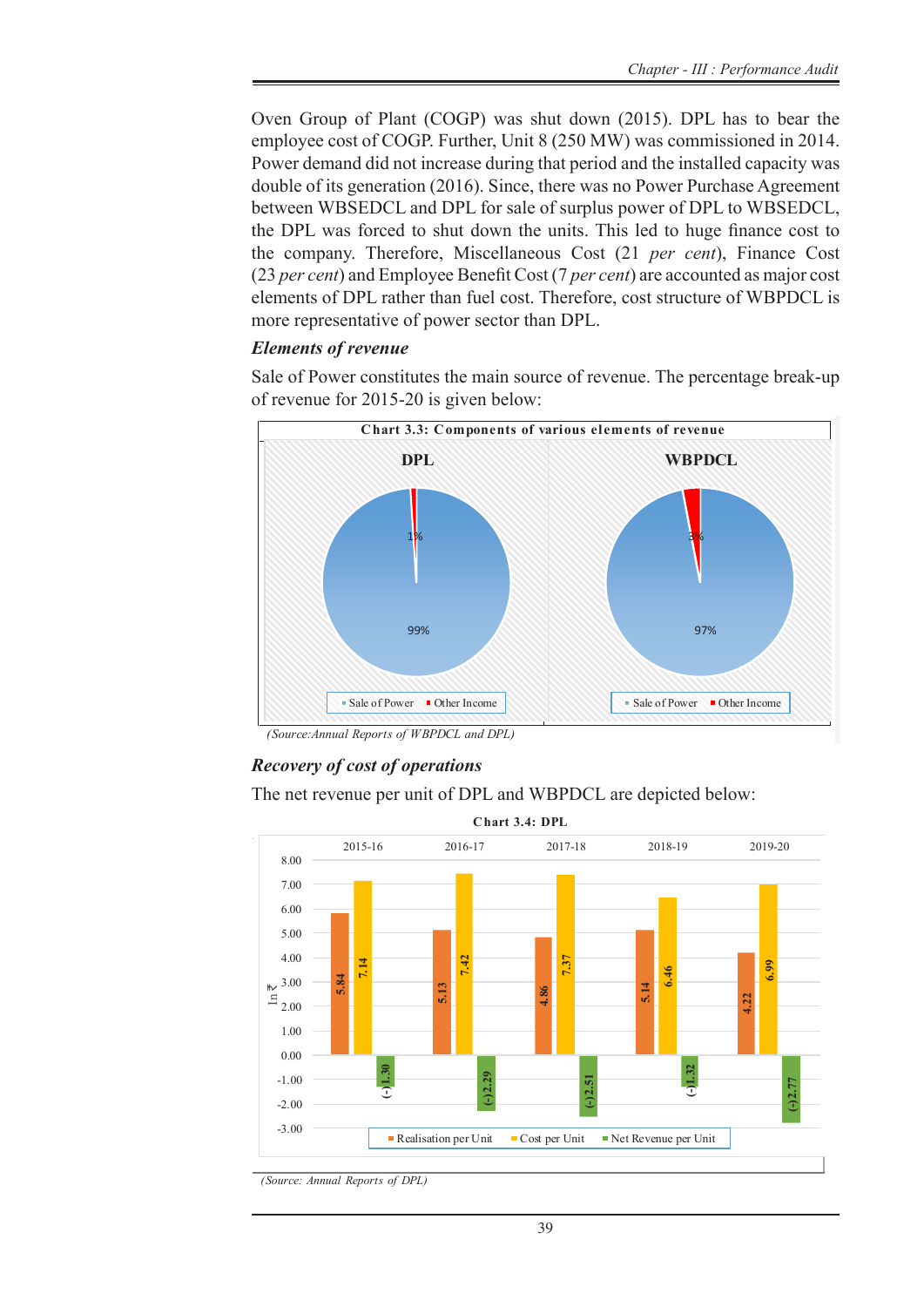

*(Source: Annual Reports of WBPDCL)*

## **3.7 Procurement of Coal/ Oil**

#### **3.7.1 Procurement of coal**

West Bengal Electricity Regulatory Commission (WBERC) fixes power generation targets for TPSs annually considering the capacity of plants, average PLF and past performance. Accordingly, each TPS works out coal requirement on the basis of generation targets and past coal consumption trends. The Ministry of Coal (MoC), GoI notified the New Coal Distribution Policy (NCDP) in October 2007, outlining the policy framework for distribution of coal to various categories of coal consumers, including power stations. Coal is primarily procured by WBPDCL and DPL through Fuel Supply Agreements (FSAs) with Bharat Coking Coal Limited (BCCL), Eastern Coalfields Limited (ECL), Central Coalfields Limited (CCL) and Mahanadi Coalfields Limited (MCL), e-auction, imports and agencies such as Metal Scrap Trade Corporation Limited (MSTC) and West Bengal Mineral Development and Trading Corporation Limited (WBMDTCL). The details of coal procurement are depicted in *Appendix - 9*. The observations on procurement of coal are discussed below:

## *3.7.1.1 Fuel Supply Agreements (FSA)*

Execution of FSA between coal companies and consumers of coal became mandatory under NCDP 2007. FSA between coal companies and consumers of coal lays down conditions regarding contracted quantity and quality of coal to be supplied, procedure for checking quality of coal, sources of supply, commercial terms, provisions for short supply of coal by the coal companies to Generation Companies (GENCOs), short lifting of coal by GENCOs *etc*. Two versions of FSA were signed, one for stations commissioned prior to 31 March 2009 (regarded as existing consumers under NCDP) and another for stations commissioned after 31 March 2009 (called new consumers under NCDP). Subsequently for reducing the cost of power generation, Central Electricity Authority (CEA) issued (June 2016) methodology for optimal utilisation of domestic coal. According to this methodology, States would use their coal optimally in the power stations of the state power utility within the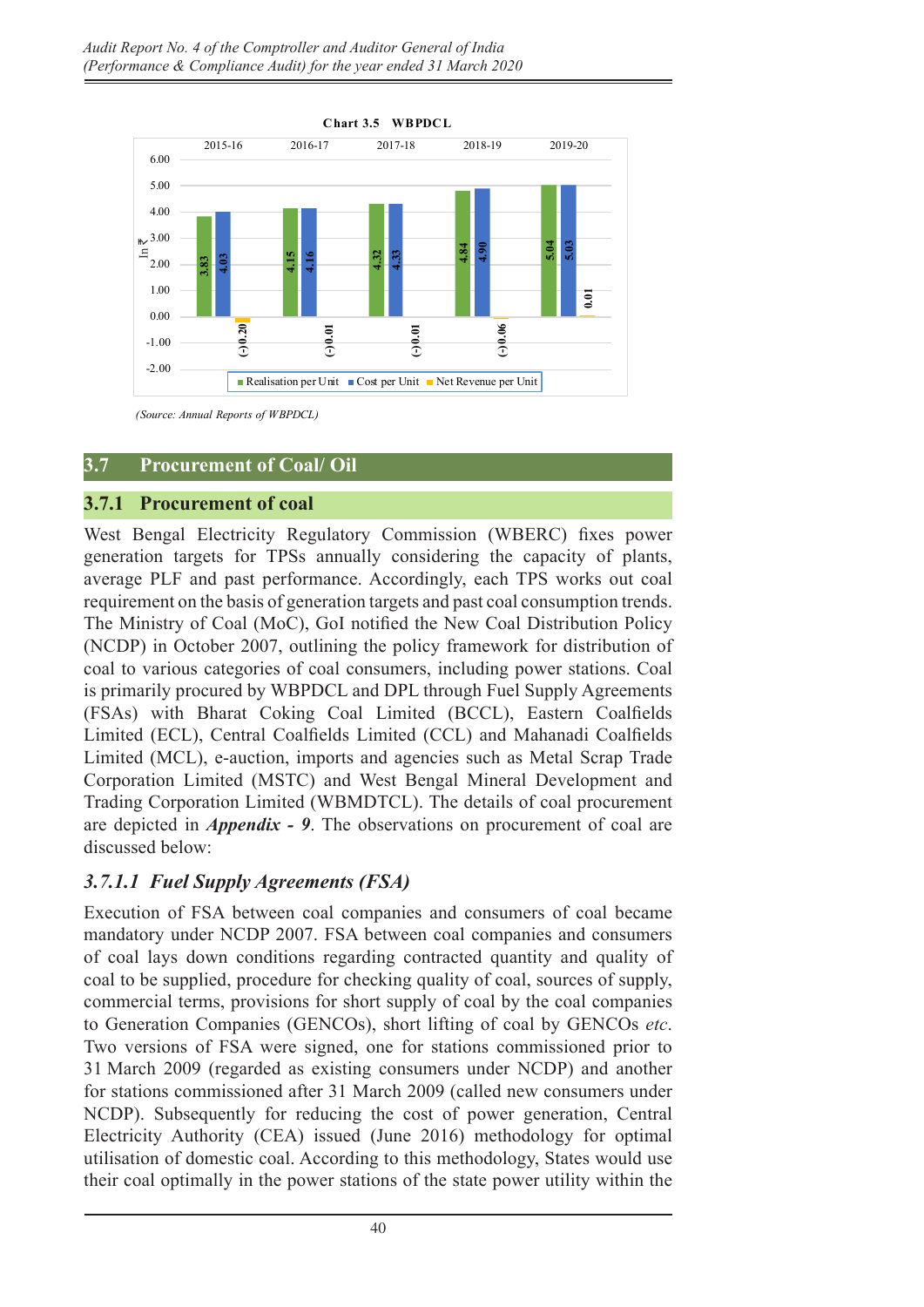aggregated limits of Annual Contracted Quantity (ACQs) as mentioned in FSAs. This process would not only ensure adequate availability of coal to all TPSs, but also reduce the transportation cost, thereby reducing the variable charges. Accordingly, WBPDCL and DPL executed (April 2017) supplementary coal supply agreements with the subsidiaries of Coal India Limited (CIL) (i.e. BCCL, ECL, MCL and CCL) as sellers and CIL as a Coordinator for the said purpose. The FSAs, *inter-alia,* stipulated that the movement of coal would be through railways. In the event, movement of coal through railways is not feasible, review would be made jointly in the matter of road transport. DPL procured coal mainly through FSAs during 2015-20 while WBPDCL besides FSAs, procured coal through imports, e-auction using MSTC e-auction platform and agencies *viz*. MSTC and WBMDTCL through tender.

In the Exit Conference, the Government, *inter alia*, stated that the coal companies are monopolies. In this connection, Audit noticed that WBPDCL had, in Case No. 37 of 2013, contended before the Competition Commission of India (CCI) about the abuse by the coal companies of their dominant position with respect to imposing clauses of the FSAs on power stations and actual quality and quantity of coal supplied. However, WBPDCL did not participate in the subsequent hearings of CCI for reasons not spelt out.

## *Performance incentive/ compensation for excess/short lifting of coal paid under FSA*

WBPDCL and DPL entered into FSAs with Coal companies for 20 years from 1 April 2009 covering all six TPS. These FSAs, *inter-alia*, provided that WBPDCL/ DPL: -

- would pay incentive to the coal suppliers for lifting of coal in excess of ninety *per cent* of Annual Contracted Quantity (ACQ);
- would pay compensation for short lifting of coal less than ninety *per cent* of ACQ;
- could re-allocate the ACQ of one TPS among the remaining TPSs.

Receipt of coal against the principal FSA allotment during 2015-20 revealed that WBPDCL paid incentive<sup>38</sup>, amounting to  $\bar{\tau}$  237.72 crore for excess procurement of coal ranging from 4.42 *per cent* to 45.67 *per cent* of FSA quantity *(Appendix - 10)*. However, WBPDCL did not pay any compensation for short lifting of coal ranging from 3.49 *per cent* to 93.3339 *per cent* of FSA quantity during 2015-20. Audit also observed that WBPDCL did not impose penalty on CCL to the tune of  $\bar{\tau}$  111.07 crore for short supply of coal for the years 2017-18 and 2018-19.

During 2015-16 to 2019-20, DPL short lifted coal from MCL ranging from 41.11 *per cent* to 67.78 *per cent* and paid compensation of  $\bar{\tau}$  13.60 crore. DPL also paid incentive amounting to  $\bar{\tau}$  3.86 crore due to excess procurement of coal from BCCL and ECL.

The Government stated (October 2021) that, in respect of WBPDCL, there were no captive coal mines or coal linkages for 1,460 MW (30.77 per cent of aggregate installed capacity) from 2015-16 to 2017-18. To maintain generation,

<sup>38</sup> *Performance Incentive: - As per clause no 3.12 as per FSA.*

<sup>39</sup> *From CCL in 2016-17.*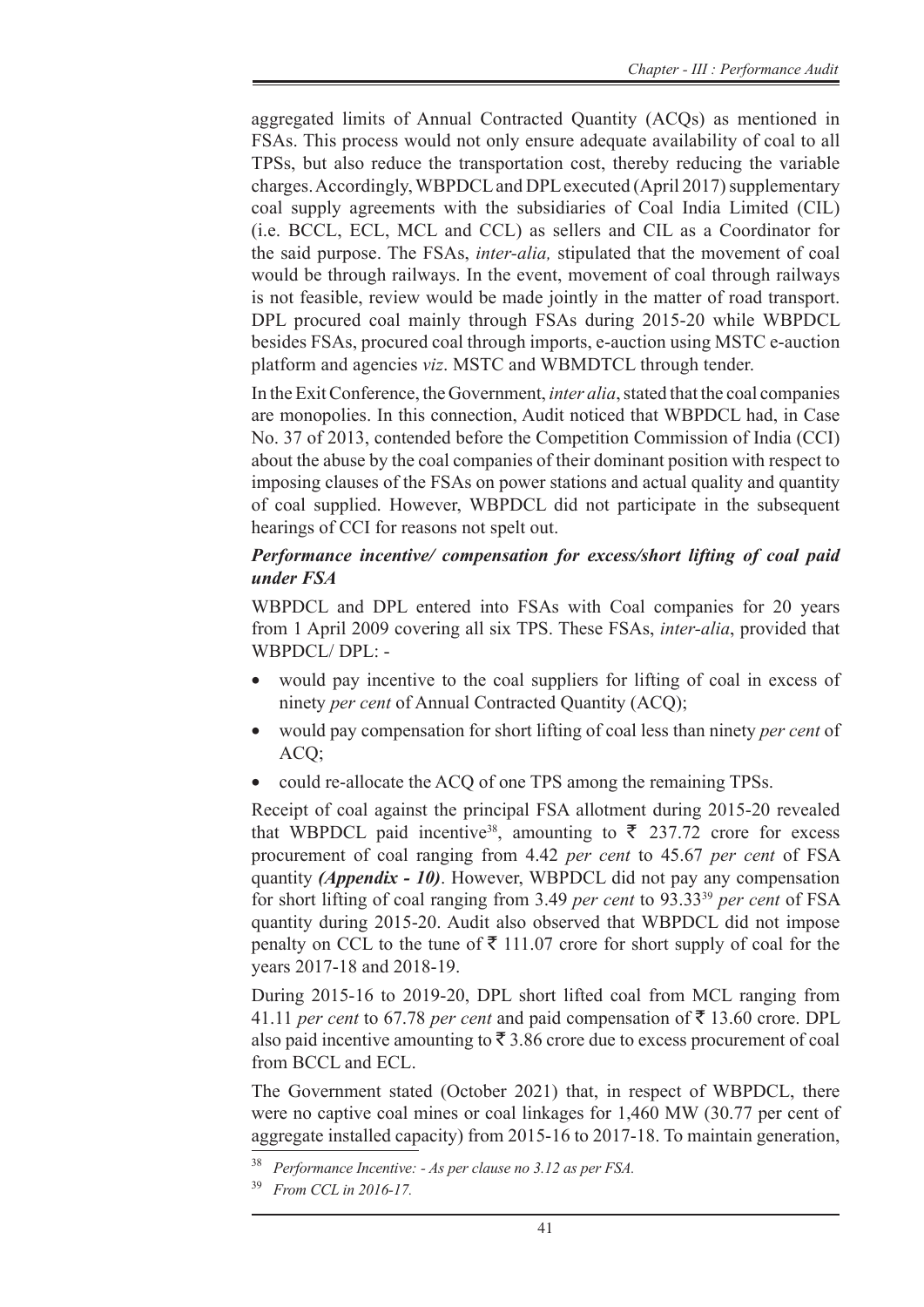coal beyond 90 *per cent* of ACQ was drawn, leading to payment of incentives. Moreover, due to acute cash flow problem, WBPDCL was not able to make advance payments to the coal companies or maintain irrevocable revolving letters of credit with them, as required under the FSAs. Consequently, while there was short supply of coal, no penalty could be imposed on coal companies since payment conditions of FSA were not fulfilled Government added that in respect of DPL, the amounts of incentive for 2017-18 and 2019-20 and compensation for 2016-17 and 2017-18 had not yet been reconciled with the coal companies. These delays of up to four years indicated the lackadaisical approach of the management. The reply also overlooks the fact that WBPDCL failed to execute short-term bridge linkage as discussed at **Paragraph 3.7.1.3 (ii)**.

Further, at the Exit Conference, the Government also stated that fund constraints had occurred as WBERC had allowed only partial realisation of regulatory assets by power SPSEs .

## *3.7.1.2 Linkage with coal mines*

## *(i) Stations having linkage with coal mines*

The Ministry of Coal (MoC), GoI allocated (March 2015/ May 2016), seven coal mines in favour of the WBPDCL namely (i) Tara (E&W), Paschim Bardhaman (ii) Barjore, Birbhum (iii) Gangaramchawk & Gangaramchawk Bhadulia, Birbhum (iv) Kasta (East), Birbhum (v) Barjora (N), Bankura, (vi) Deocha Pachami (June 2018), Birbhum, all in West Bengal, and (vii) Panchhwara (N) in Jharkhand. Out of the above, Kasta (East) is a schedule III coal mine, which means that it is a coal mine that is not ready to operate.

WBPDCL had selected (May 2016/ August 2016) Mine Developers & Operators (MDOs) through open tendering process (during October 2015 to February 2016) for operation of all the allotted mines excepting Kasta (East). Of these, mining operations commenced in three mines –Panchhwara (N), Jharkhand, Barjora (N), Bankura and Barjore, Birbhum. As per approved mine plan, schedule of coal production was to be commenced in 2017-18. However, actual coal production started in 2018-19. Actual coal produced in said three (3) mines was 22.76 lakh MT till March 2020.

In their reply (October 2021), the Government cited issues relating to Mining Plans, forest clearance and appointment of MDO and stated that the pre-mining work like removal of overburden, dewatering etc. created problems beyond the control of the WBPDCL. At the Exit Conference also, the Government attributed the delays to the need to obtain fresh statutory clearances, contrary to the understanding that the existing clearances would remain valid. The Government's contention was not valid, since these issues should have been within WBPDCL's knowledge as the previous MDO was a joint venture company in which both WBPDCL and DPL were shareholders.

DPL was allotted (February 2015) Trans Damodar Coal mine at Barjora, Bankura district through e-auction. DPL appointed (March 2015) previous allottee, *viz,* WBMDTCL as Advisor-cum-Mining Agent for operation of the said coal block on payment of consultancy fee and reimbursement of actual expenses. However, mining operations did not commence till March 2020 due to delays in possessing land and in obtaining permission from Coal Controller,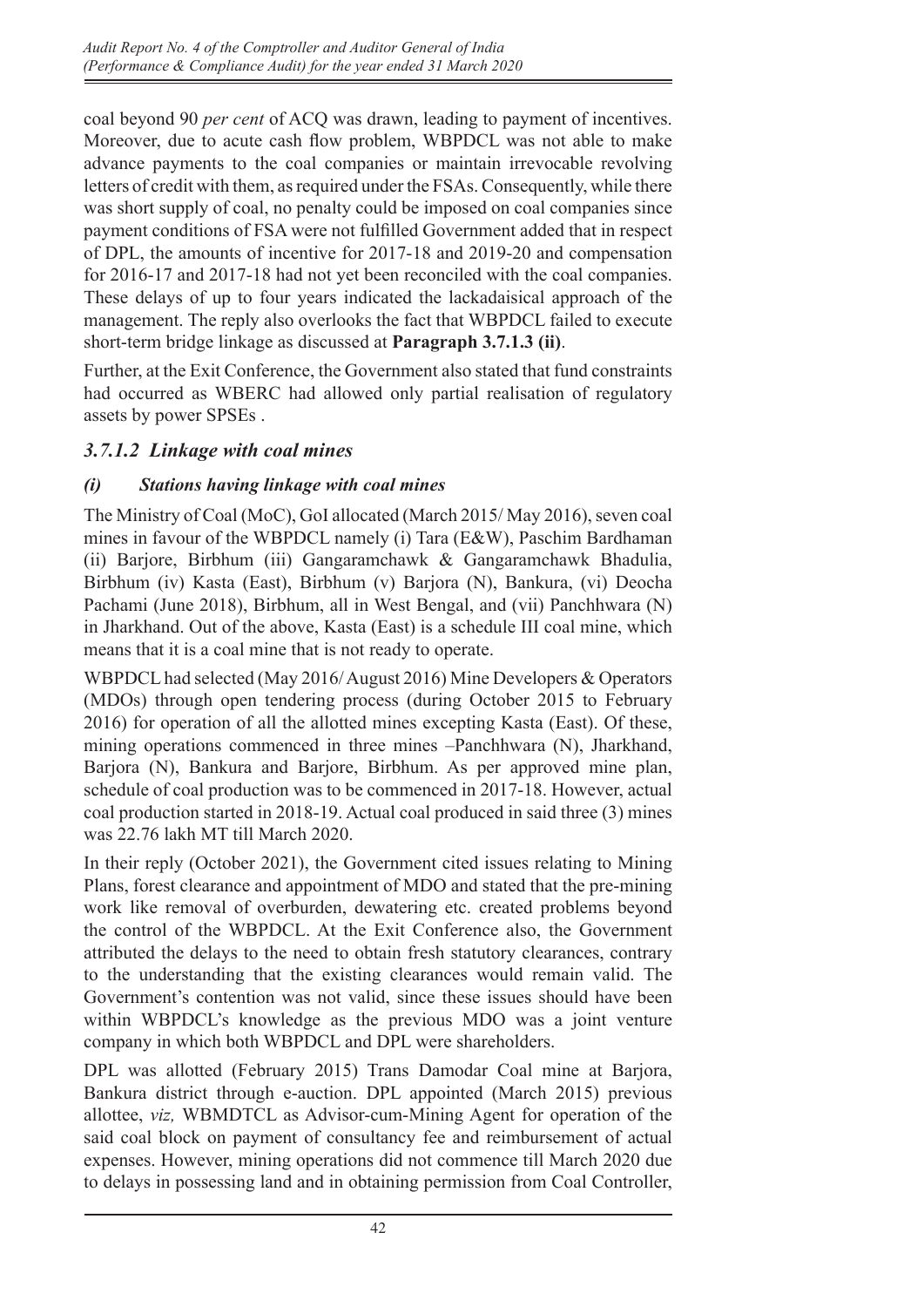crop compensation and rehabilitation issues, revision of land values etc. As per agreement between WBMDTCL and DPL, WBMDTCL would act as an agency of DPL and DPL would reimburse all expenses towards mining activities to WBMDTCL. DPL reimbursed  $\bar{\xi}$  34.37 crore ( $\bar{\xi}$  26.85 crore for salary and wages of workers and  $\bar{\tau}$  7.52 crore for other expenses) to WBMDTCL upto March 2020 as per the decision made (April 2015) by the Minister-in-Charge, Power and NES Department. At the Exit Conference, the Government stated that production had resumed in December 2020.

## *(ii) Failure to execute short term Bridge Linkage*

Ministry of Coal, GoI issued (February 2016) policy guidelines for grant of Bridge Linkage to specified TPS of Central and State PSEs which had been allotted schedule-III coal mines under the Coal Mines Special Provisions Act, 2015 and coal blocks allotted under the Mines and Minerals Development and Regulation Act (MMDR Act). Bridge Linkage would act as a short-term linkage to bridge the gap between the coal requirement of Central and State PSEs and start of production from the allotted coal mine/ block. Linkage would come to an end after a period of three years from the date of allotment of coal mine/ block. WBPDCL was allotted one Schedule–III coal mine in May 2016 and hence bridge linkage would be valid upto April 2019.

Audit observed that WBPDCL requested (June 2018) MoC, GoI for Bridge Linkage of 65 lakh MT per annum for three years till Kasta (East) and Deocha Pachami coal blocks become fully operational. Standing Linkage Committee for Power Sector (SLC), GoI observed (December 2018) that TPSs for which bridge linkage was requested by WBPDCL were linked to six<sup>40</sup> other Schedule-II mines (i.e., operative coal mines) in addition to Kasta (East) Schedule III mine. As such SLC rejected the proposal and directed (December 2018) WBPDCL to resubmit the proposal after linking specified capacity of the TPS to Schedule-III coal blocks only i.e., Kasta (East). Accordingly, WBPDCL revised and submitted (January 2019) fresh linkage to MoC, GoI. In the meantime, the allotted Schedule- II coal mines became operational and the linkage period also lapsed. Thereafter, the management did not pursue further.

Audit observed that

- **(i)** WBPDCL submitted (December 2017) their initial linkage proposal with a delay of 20 months from the date of allotment (May 2016) of Schedule-III coal mine.
- **(ii)** WBPDCL did not submit the linkage proposal according to Bridge Linkage guidelines. Bridge linkage was available for Schedule-III coal blocks only, while WBPDCL also included Schedule-II coal block in their application.

As such delay in appeal and non-quantification of coal requirement for Schedule-III coal blocks only resulted in deprival of benefit of Bridge Linkage coal allotment for WBPDCL. In the absence of bridge linkage, WBPDCL had to procure coal through agencies by incurring extra expenditure. Consequently, against the total shortage of coal of 130 lakh MT (i.e. 65 lakh MT per annum for two years) during 2017-19, WBPDCL procured 54.50 lakh MT through agencies (other than FSA) by incurring an extra expenditure of  $\bar{\tau}$  1,226.09 crore

<sup>40</sup> *Pachhwara North, Barjora North, Barjore, Gangaramchawk, Tara (East &West)), and Deocha Pachami*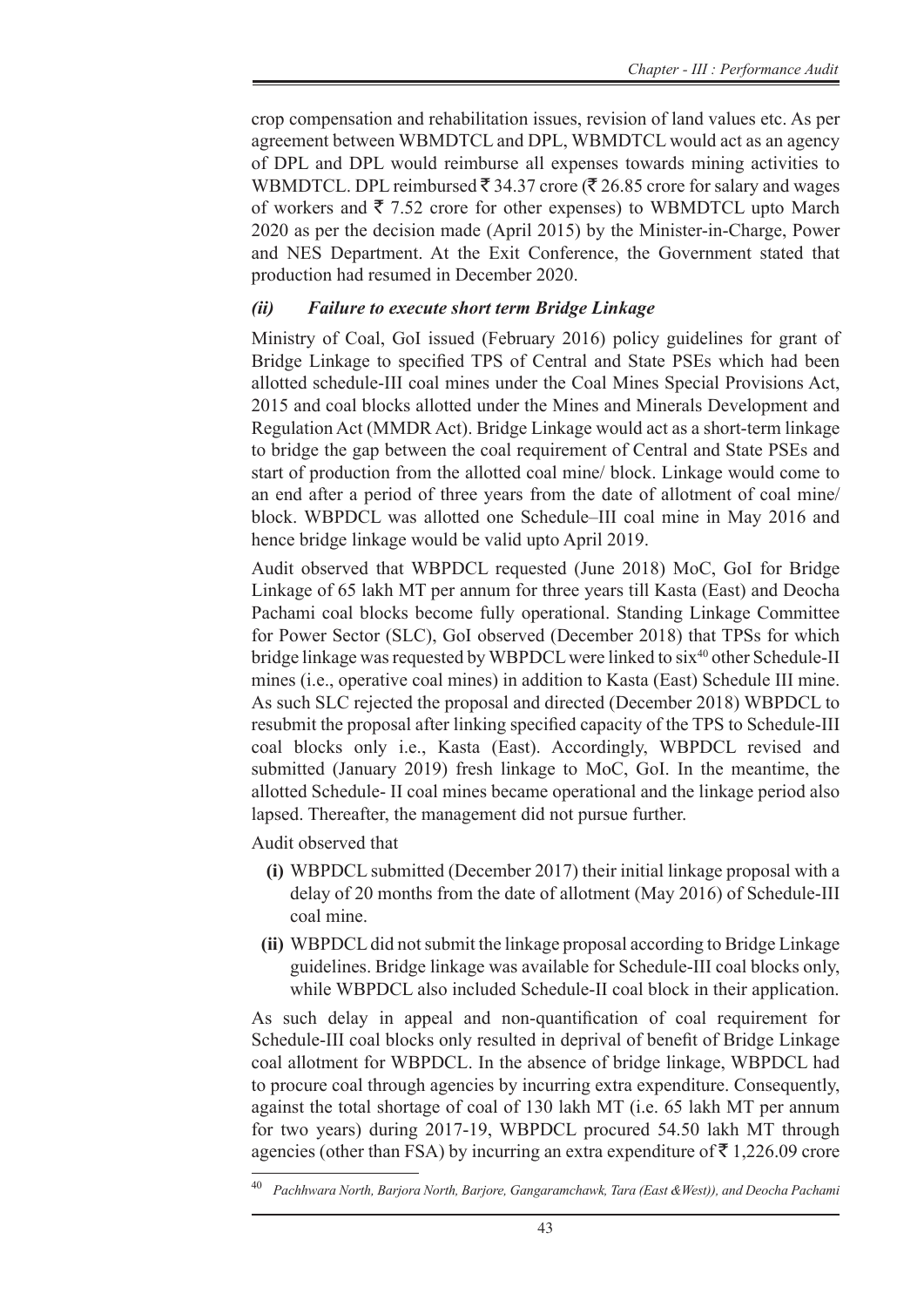for procurement of coal. This was calculated in audit as the difference between actual price paid for non-FSA coal and average FSA price of coal procured for 54.50 lakh MT.

The Government, in their reply, stated (October 2021) that there was constant persuasion and follow up by WBPDCL and the Department of Power, Government of West Bengal to obtain coal through bridge linkage. They added that it was not clear how Audit determined that the Ministry of Coal would have provided bridge linkage for the entire application quantity of 65 lakh MT.

The reply was not tenable since WBPDCL had, initially, submitted (December 2017) the linkage proposal belatedly after 20 months from the date of allotment (May 2016) of Kasta mine and even then had not submitted the proposal according to Bridge Linkage guidelines. Further, Audit calculated the loss on the quantum of coal procured from non-FSA sources and not on the bridge linkage quantity applied for by WPBDCL

## *3.7.1.3 E-auction of Coal*

To meet the shortage of coal stock due to absence of bridge linkage, WBPDCL participated in spot e-auction of ECL through MSTC auction platform. Audit observed:

a) ECL offered 35 rakes of G4 grade coal from Asansol area at a price of  $\bar{\mathcal{F}}$  6,180 per MT through spot e-auction. WBPDCL bagged (November 2017) nine rakes for SgTPP and six rakes for BkTPP through the spot e-auction at a price of  $\bar{\tau}$  7,512.19 per MT (Railway Receipt quantity: 30,731.22) and  $\overline{5}$  7,890.09 per MT (RR quantity: 20,640.03 MT), respectively. The aggregate value of the sale was  $\bar{\mathcal{R}}$  46.48 crore, after deducting Earnest Money Deposit (EMD). It was observed that the average procurement cost of coal from different agencies (excluding FSA and e-auction) by WBPDCL during 2017-18 for SgTPP and BkTPP were  $\bar{z}$ 4,671.52 per MT and  $\bar{z}$  4,758.87 per MT respectively. Moreover, average procurement cost of imported coal was  $\bar{\tau}$  5,818 per MT during 2017-18 which was far below the e-auction coal price during the same period. So, there was no justification for procuring coal at higher price through e-auction when imported coal was available from the same agency at lower cost. This led to payment of extra expenditure amounting to  $\bar{\tau}$  15.19 crore.

Audit observed that WBPDCL failed to conduct third party sampling by Central Institute of Mining and Fuel Research (CIMFR) for the above cases for determining the actual grade of e-auction coal even though ECL provided the said facility. Out of 15 rakes purchased (November 2017), SgTPP received G5 grade while BkTPP received G6 grade instead of G4 grade of coal. As a result, WBPDCL suffered a loss of  $\bar{\xi}$  9.07 crore on account of grade slippage for the two-spot e-auctions.

b) Similarly, SgTPS received (March to May 2018) 42 rakes from ECL through the spot e-auction (February 2018) with aggregate RR quantity of 1,38,877.32 MT at an average e-auction price of  $\bar{\tau}$  7,591.22 per MT. Audit observed that the average procurement cost of coal from different agencies by WBPDCL (excluding FSA and e-auction) during 2017-19 for SgTPS was  $\bar{\tau}$  4,911.02 per MT. This led to extra expenditure amounting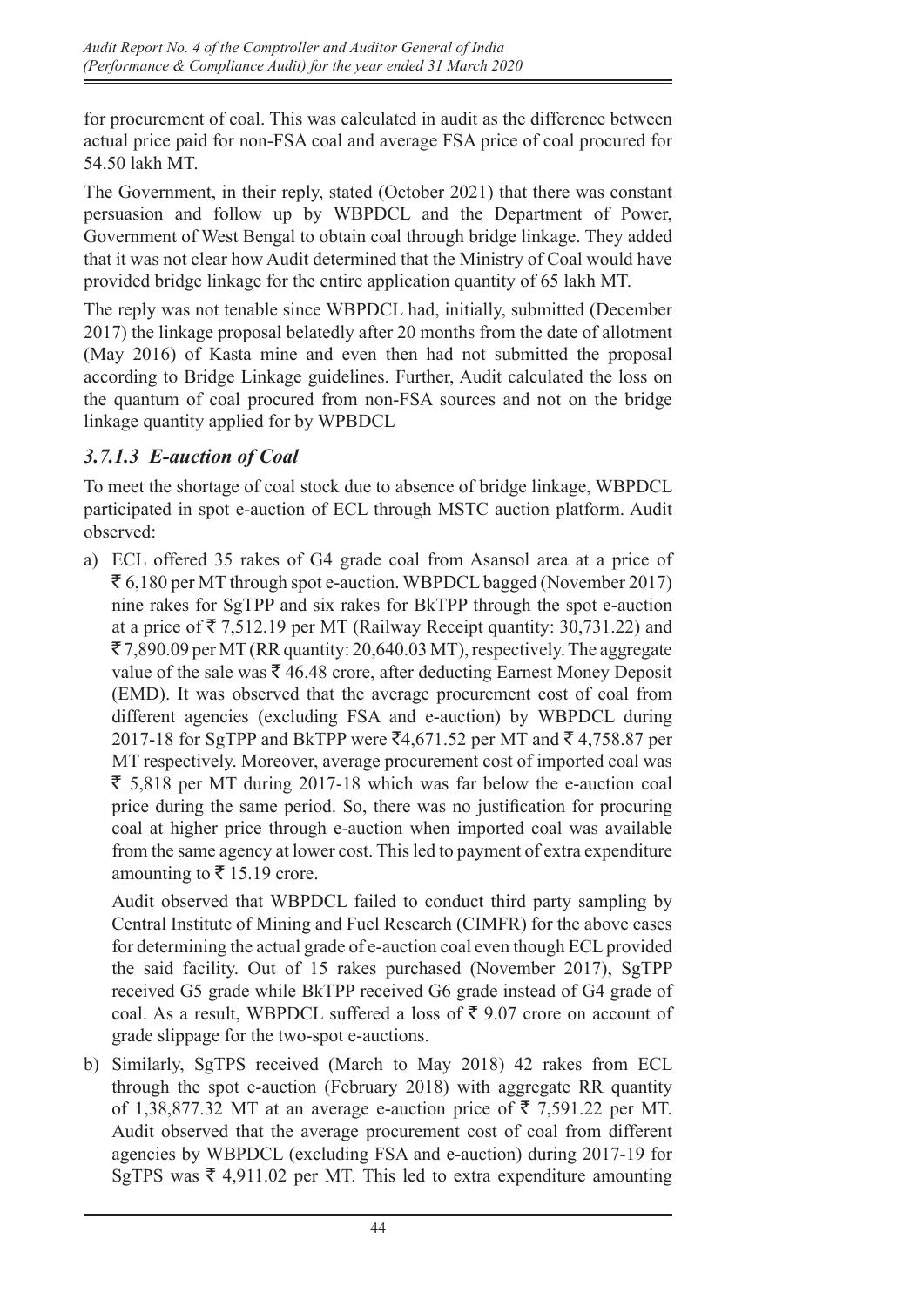to  $\bar{\xi}$  37.22 crore. WBPDCL procured coal as there was no FSA for STPS unit-6, BkTPS unit-5 and SgTPS unit 3 & 4. Further, WBPDCL failed to materialise the bridge linkage or procure imported coal in time.

The Government stated (October 2021) that it had permitted (August 2017) WBPDCL to import only two lakh MT of coal against proposal for four lakh MT. To meet the shortfall, WBPDCL went in for coal procurement through e-auction, which initially did not have provision for third party sampling. Subsequently, WBPDCL engaged QCI, an approved agency for third party sampling.

The reply is not acceptable since WBPDCL's proposal (July 2017) was for coal purchase of four lakh MT, consisting of 1.80 lakh MT imported coal through agencies and 2.20 lakh MT of indigenous coal through MSTC. Against proposal of 1.80 lakh MT, Government had approved purchase of two lakh MT of imported coal. Moreover, although ECL had notified (August 2017/ January 2018) buyers to undertake third party sampling at loading end, WBPDCL was not able to avail the offer since the coal was urgently needed at the TPS. This indicates that WBPDCL lacked an inventory policy to ensure availability of adequate coal of the desired quality to run the TPS, leading to purchases at higher rates through e-auction.

# *3.7.1.4 Loss in fuel procurement from other sources Loss in coal procurement from MSTC and WBMDTCL*

In order to meet the gap between actual requirement and supply of coal from CIL, WBPDCL placed (June 2017/September 2017/ November 2017) purchase orders on Metal Scrap Trade Corporation Limited (MSTC) for procurement of indigenous coal in three tranches. In the said orders, there was a clause which *inter-alia* stipulated that coal sampling and testing would be done on rake-to-rake basis and in case any coal supplied did not meet the mentioned grade specification, there shall be a penalty and payment shall be deducted accordingly.

Meanwhile, MSTC intimated (November 2017) WBPDCL that a vendor had come with a suggestion in the tender and requested for change in the penalty clause on basis of average grade of entire quantity of all rakes to be supplied to a single plant instead of rake-to-rake basis. In accepting the proposal from MSTC, WBPDCL changed (December 2017) the penalty clause without the approval of Board of Directors.

Subsequently, during the period from December 2017 to August 2019 WBPDCL placed purchase orders on MSTC/WBMDTCL for procurement of 22.75 lakh MT of indigenous coal with changed penalty clause based on overall average grade quality of coal of all rakes despatched to a particular plant. It was observed in Audit that due to change in mode of calculation for penalty from rake-to-rake basis to overall average of all rakes basis, WBPDCL suffered a loss of  $\bar{\xi}$  49.19 crore ( $\bar{\xi}$  38.95 crore from MSTC and  $\bar{\xi}$  10.24 crore from WBMDTCL) as detailed in *Appendix – 10A & 10B*.

The Government stated (October 2021) that no bid was received on the first auction date. MSTC advised WBPDCL to extend validity of the tender and amend the penalty clause. Consequently, WBPDCL had, with approval of the competent authority, extended the bid date and amended the penalty clause.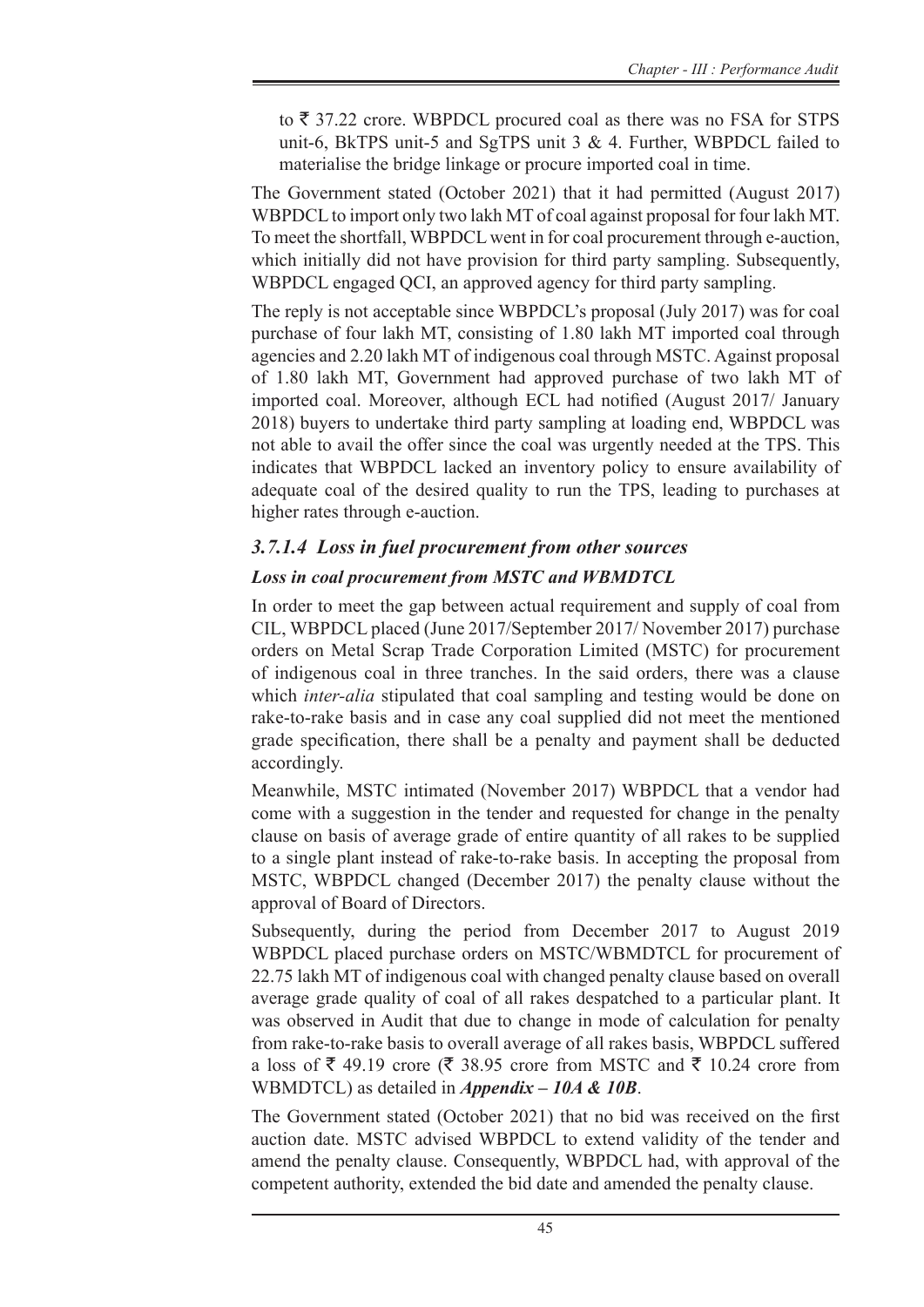However, it is seen that the Board approved the purchase order on MSTC in November 2017 with sampling to be done on rake to rake basis; however, subsequent amendment of this clause was not found to be approved by the Board of Directors.

## **3.7.2 Procurement of Oil**

Fuel oil is required at power stations to facilitate initial start-up of the boiler, stabilisation of flame at low load with pulverised coal as fuel. During the years 2015-20, WBPDCL and DPL procured 2,01,109 KL and 10,817 KL of Light Diesel Oil (LDO) valuing ₹ 899 crore and ₹ 45.98 crore, respectively.

DPL procured fuel oil from Indian Oil Corporation Ltd (IOCL), Hindustan Petrochemical Corporation Ltd (HPCL) and Bharat Petroleum Corporation Ltd (BPCL) as and when required through tender without any standing contract or agreement with the oil companies. During 2015-18, DPL purchased three rakes of LDO from HPCL for power plants at a cost of  $\bar{\mathfrak{F}}$  34.91 crore. Audit observed that at the time of tendering the offer price of HPCL was lower compared to other oil companies. Due to delay in placement of order by DPL for reasons not on record, the validity of the offer price had lapsed and HPCL increased the offer price. As a result, DPL incurred an extra expenditure to the tune of  $\bar{\xi}$  2.02 crore for procurement of oil.

Procedure for LDO procurement by WBPDCL included issuing of limited enquiry, receiving of quotation, selection of vendor, advance payment to vendors and placing of orders and receiving the LDO at respective plants. Scrutiny of records relating to LDO procurement revealed that, in WBPDCL, it took 4 to 373 days from receiving the indent to actual delivery during the period 2015-20.

Audit observed that the rates of LDO (Basic price and Landed price) were revised fortnightly by the oil companies, and the rates prevalent during the loading date were considered for billing. In 69 out of 87 cases (*i.e.* 79.31 *per cent*) the oil companies had delivered oil after the scheduled delivery period ranging between one and 123 days during 2015-20. As the rates of LDO were revised fortnightly, there was an increase in basic price ranging between 0.72 *per cent*  and 33.40 *per cent*. Due to delay in dispatching order by oil companies, the price of LDO (at basic price) as per Letter of Order amounting to  $\overline{5}717.62$  crore was billed at  $\bar{\tau}$  725.33 crore. As a result, WBPDCL had to pay  $\bar{\tau}$  7.71 crore to the oil companies in excess of enquired/ ordered price.

Such repeated instances of delayed delivery may have been prevented had WBPDCL executed agreements with oil companies rather than ad-hoc purchase.

At the Exit Conference, the Government stated that the possibility of entering into long-term agreements with oil companies will be explored.

## *Recommendations*

#### *WBPDCL and DPL may-*

- *1) monitor enforcement of the conditions and clauses of the FSAs so as to ensure adequate and timely supply of quality coal for power generation.*
- *2) review and rationalise the procedures for procurement of coal beyond FSA quantity and through e-auctions etc.*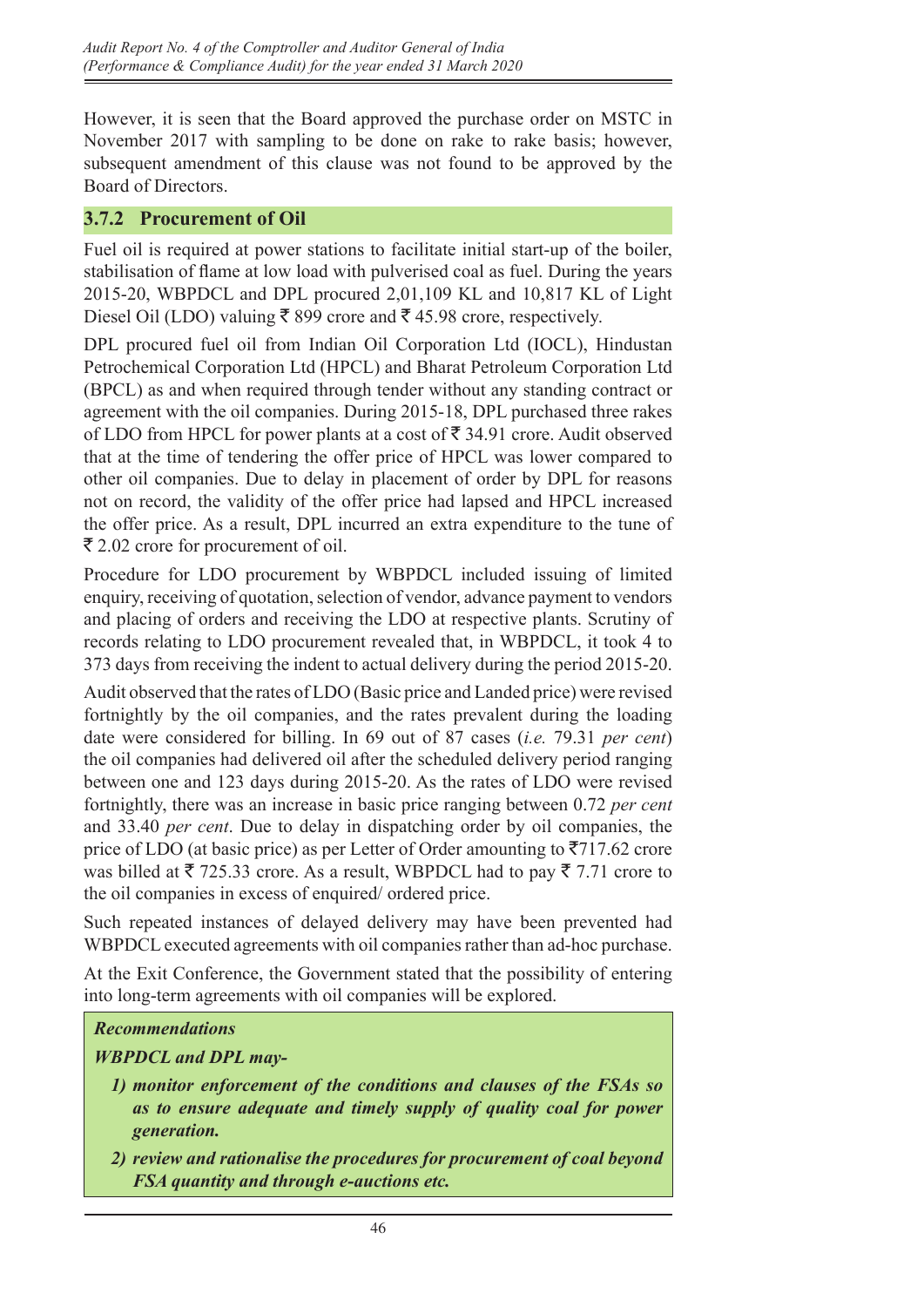## **3.8 Assessment of Quality and Quantity of coal/ fuel oil**

In coal fired power stations, coal of appropriate quality is essential for proper combustion and operational efficiency of the boiler. Pricing of coal also depends on its quality or 'Grade'. Grade of Coal varies on the basis of Gross Calorific value<sup>41</sup> (GCV). Grade-wise GCV is notified by CIL. As per FSA, coal grades were defined from G5 (exceeding 5,800 Kcal/kg to 6,100 Kcal/kg) to G17 (2,200 Kcal/kg to 2,500 kcal/kg). Accurate assessment of quality and quantity of coal is crucial for appreciating the adequacy and efficiency of inputs of the power station.

## **3.8.1 Quality of Coal and Grade slippage**

Clause S. 6.0 of the tripartite agreement among GENCOs, suppliers and CIMFR for quality monitoring at loading end specified that Council of Scientific and Industrial Research (CSIR) – Central Institute of Mining and Fuel Research (CIMFR), Dhanbad would be wholly responsible for collection, preparation and analysis (Moisture, Ash and GCV on equilibrated basis) of coal in the context of FSA.

Audit observed that DPL (2017-18 to 2019-20) and BkTPS (2015-19) under WBPDCL received coal rakes from BCCL, ECL and MCL, which were not analysed by the CSIR-CIMFR at loading points. The coal companies billed those coal rakes on the basis of the declared grade<sup>42</sup>. DPL and BkTPS made payments as per FSA against these un-analysed coal on the basis of declared grade.

From the unloading end sampling analysis reports, Audit observed that the actual grade of the coal supplied was below the declared grade of coal. Clause No. 4.7.6 of FSA stipulated that in the event of sample not being collected from despatches, the weighted average of the most recent results available in any preceding month against respective source and grade would be adopted. Assessment of Quality of Coal is the basis of raising bills. However, DPL/WBPDCL did not take any action to inform coal companies for corrective action. In absence of detailed records from the management, audit calculated the loss on the basis of difference in rates of actual grade of coal and declared grade of coal. It was found that DPL and BkTPS had incurred a loss of  $\bar{\mathfrak{F}}$  73.49 crore and  $\bar{\mathfrak{F}}$  64.77 crore, respectively towards payment against the lower grade of coal received.

The Government stated (October 2021) that under the FSAs, coal companies raise invoices according to the GCV of coal at loading end. WBPDCL had engaged CSIR-CIMFR for doing the sampling at loading end. Moreover, generation companies that challenge the invoiced grade, based on unloading end sampling, face counter measures from coal companies such as upgrading of the referee samples through third party sampling. Further, DPL maintained liaison with coal companies to obviate instances of non-sampling and made efforts to maximise gains during the reconciliation process. The reply does not address the issue of coal not being sampled at loading end and reasons thereof.

<sup>41</sup> "*Gross Calorific Value" in relation to a thermal power generating station means the heat produced in Kilo Calorie by complete combustion of one Kg of solid fuel.*

<sup>42</sup> *Declared Grade means the particular grade(s) of Coal mined from any seam or section of a seam in the Seller's collieries from which Coal is produced and supplied under this Agreement, as declared by CI or the Seller.*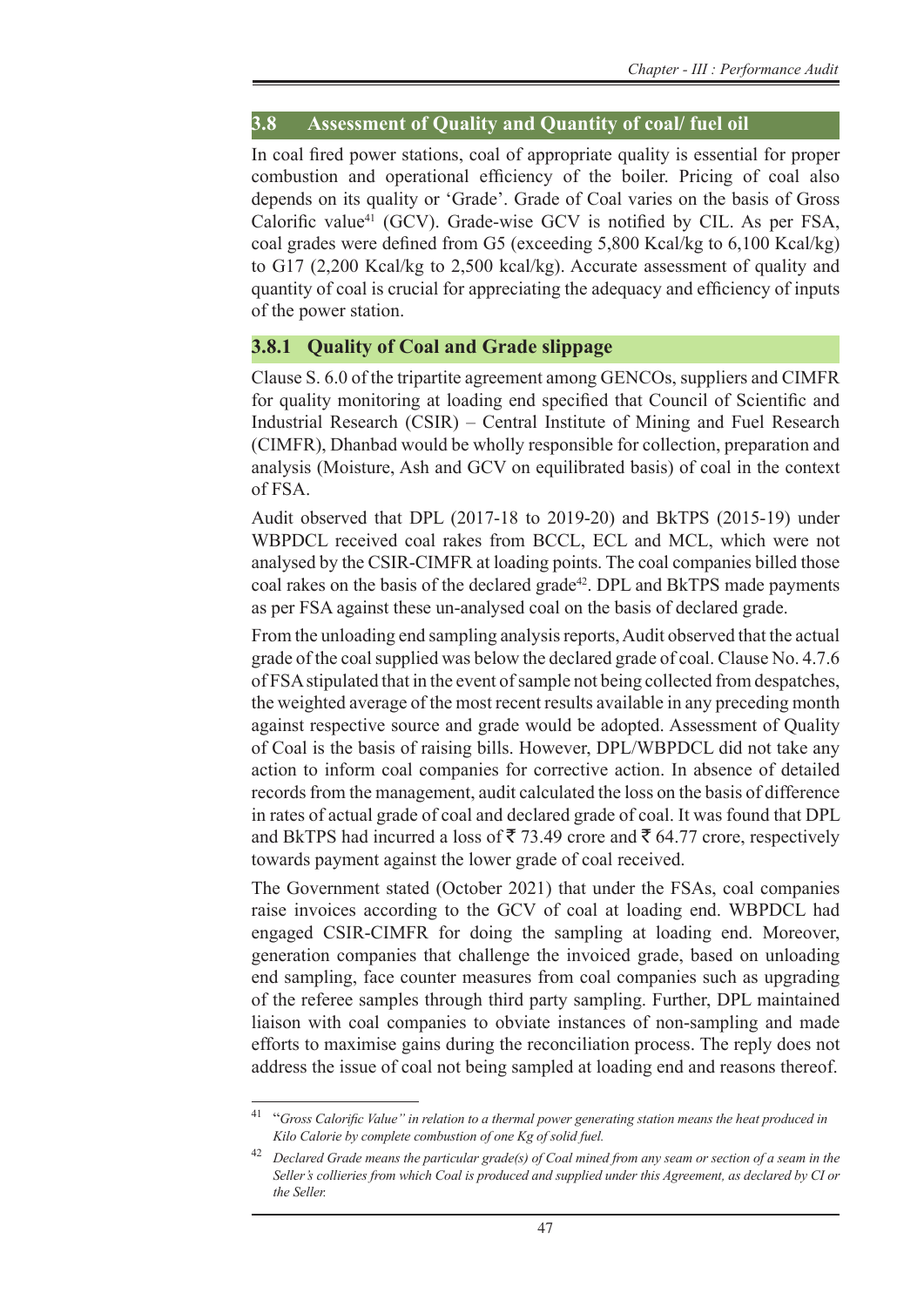## **3.8.2 Procurement of low-grade coal/grade slippage**

Clause 11.2.2 of the FSA stipulated that the seller would issue regular credit notes on account of grade slippage<sup> $43$ </sup> to the extent of difference in the base price of declared grade and analysed grade of coal within seven days of acceptance of results under joint signature. In case of analysed grade being higher than the declared grade, bonus/claim would be raised by the seller.

Each TPS has been designed for using a particular grade range of coal. Use of specified grade of coal ensures optimisation of power generation and cost economies. Audit observed that grades of coal received from collieries were often inferior or ungraded coal.

During 2016-18, DPL received coal from different collieries of ECL and BCCL, which was of inferior grade compared to billed grade. DPL claimed  $\bar{\tau}$  29.08 crore towards grade differences during the period from 2016-17 to 2017-18, of which  $\bar{\xi}$  28.84 crore was accepted on the basis of settlement of claim. Thus, the balance ammount of  $\bar{\tau}$  23.86 lakh was disallowed without any reason. BkTPS claimed  $\bar{\tau}$  36.20 crore from BCCL during 2015-19, towards grade slippage against which  $\bar{\tau}$  29.97 crore only was accepted by the BCCL, while balance amount of  $\bar{\xi}$  6.23 crore was disallowed without citing any reasons. No further communication to realise the disallowed amount was found on records.

VAT, Cess are calculated on *ad-valorem* basis. Therefore, while claiming grade slippage, the component of VAT, Cess paid is also required to be claimed. It was observed that DPL during the period from April 2016 to June 2017 did not include five *per cent* VAT component while determining claim for grade slippage, while it included Goods and Service Tax (GST) component from July 2017 onwards. Resultantly, DPL had to suffer a loss to the tune of  $\bar{z}$  47.06 lakh.

Moreover, CIL communicated (April 2017) to the Government of West Bengal (GoWB) that National Mineral Exploration Trust (NMET) cess, District Mineral Foundation (DMF) cess and GST are calculated on ad valorem basis and such dues required to be adjusted for grade slippage during final claim. Audit further observed that DPL and BkTPS did not claim other duties (i.e. royalty, NMET, DMF and GST) amounting to  $\bar{\xi}$  4.92 crore and  $\bar{\xi}$  3.60 crore on grade slippage. Therefore, the coal companies did not adjust other duties amounting to  $\bar{\xi}$  4.92 crore and  $\bar{\xi}$  3.60 crore while issuing credit notes on grade slippage to DPL and BkTPS respectively.

The Government agreed (October 2021) with the findings and stated that WBPDCL had taken up with coal companies to finalise the reconciliation process. Moreover, as no specific reference to refund of taxes and duties was provided in the FSAs, realisation of the tax component for downgraded coal was difficult.

## **3.8.3 Ungraded Coal**

Clause 4.1 and 4.2 of the FSA stipulated that the quality of coal delivered should conform to the specifications given in schedule-II (i.e., G5-G17) and the seller would make adequate arrangements to assess the quality of coal and monitor

<sup>43</sup> *Coal grade is declared each year by an independent scientific agency, when on sampling the coal grade is found to be lower than declared grade, it is called Grade Slippage.*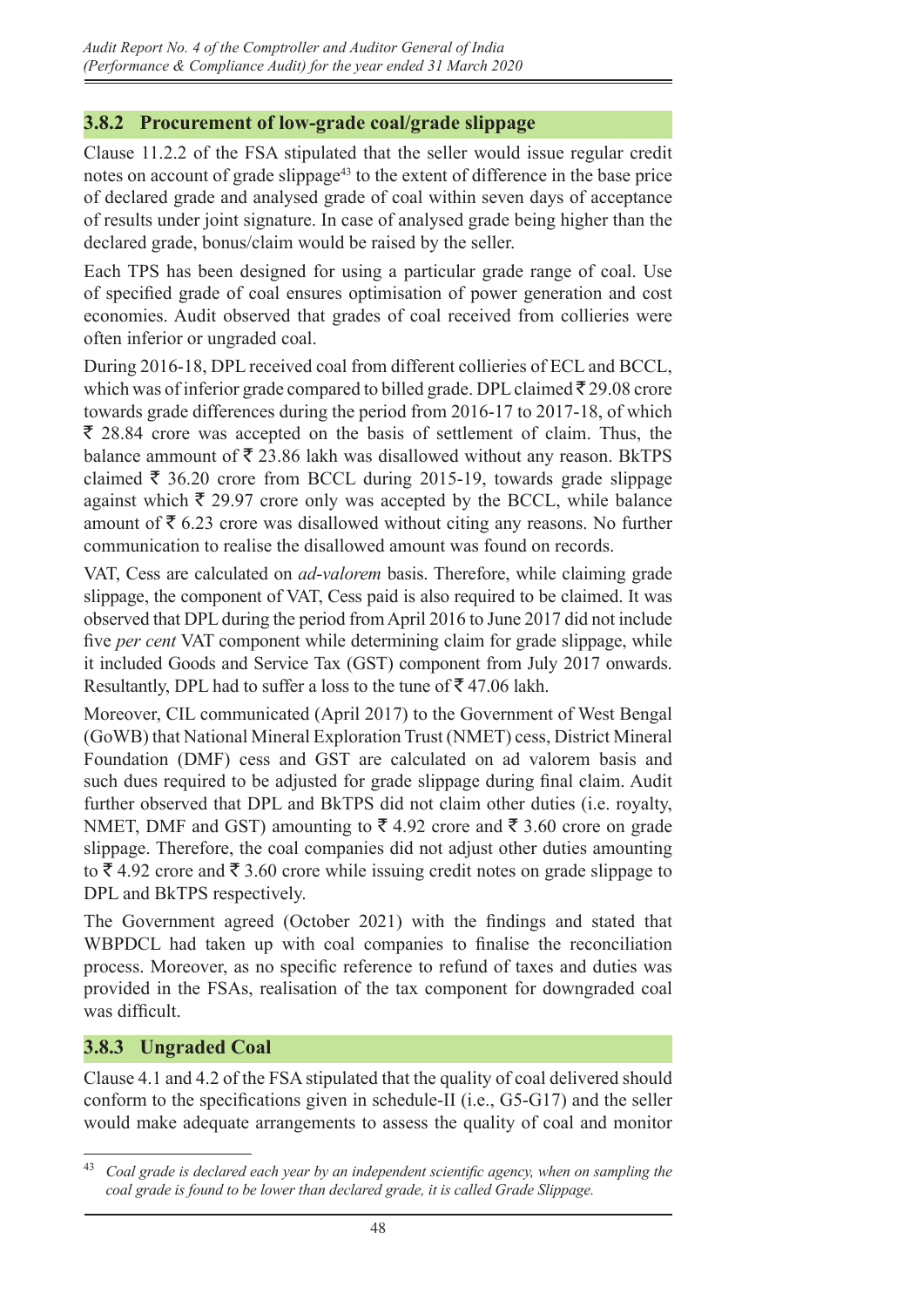the same to endeavour that un-graded coal was not loaded into the purchaser's containers. If the seller dispatched any quantity of such coal, the purchaser would limit the payment towards cost of such coal to  $\bar{\tau}$  1/- (Rupee one only) per tonne. Royalty, cess, sales tax, etc. would, however, be paid as per the declared grade.

The details of ungraded coal received by WBPDCL below the specification mentioned in the FSA (i.e. below 2,200 Kcal per Kg) from different subsidiaries of CIL are depicted in the **Table 3.1** below.

**Table 3.1: Statement showing excess payment made in spite of receipt of ungraded coal during 2015-20.**

| <b>Name of TPS</b> | <b>RR</b> Weight<br>(MT) | <b>Actual</b><br><b>Payment</b><br>$($ <b>₹in</b> crore) | Payment $\omega$<br><b>Re. 1</b><br><b>(₹in crore)</b> | <b>Excess payment</b><br>$($ <b>₹in</b> crore) |
|--------------------|--------------------------|----------------------------------------------------------|--------------------------------------------------------|------------------------------------------------|
| <b>B</b> kTPS      | 5, 34, 534. 65           | 48.21                                                    | 0.05                                                   | 48.16                                          |
| <b>STPS</b>        | 3,443.72                 | 0.64                                                     | 0.01                                                   | 0.63                                           |
| Total              | 5,37,978.37              | 48.85                                                    | 0.06                                                   | 48.79                                          |

It is evident from the above table that during the period 2015-20, two TPS of WBPDCL received 5.38 lakh MT of ungraded coal with declared grade value was  $\bar{\tau}$  48.85 crore. Audit observed that WBPDCL had reviewed the grades of coal received and found it to be ungraded. Yet, it had made payment at the price of the declared grade. Since this coal was below the grade as mentioned in FSA, the payment should have been made at the rate of  $\bar{\tau}$  1 per MT in line with the clause of FSA, i.e.,  $\bar{\xi}$  0.06 crore. However, WBPDCL made payments as per declared grade cost resulting in excess payment of  $\bar{\tau}$  48.79 crore.

The Government accepted (October 2021) the observation.

## **3.8.4 Efficiency of conversion of fuel to electricity**

In a typical coal-fired thermal station, the steam turbine generator system converts only 36 *per cent* of the energy in the fuel to electrical energy. The efficiency of generation is further affected by variation in fuel consumption, variation in calorific value of coal, non-achievement of desired Station Heat Rate (SHR), departure of operational parameters from design values variation in fuel composition, inadequate maintenance, inaccuracies in control systems/ instruments, etc. as discussed in subsequent paragraphs:

## *3.8.4.1 Variation in consumption of fuel*

## *(i) Excess Consumption of fuel*

Fuel cost constitutes about 70 *per cent* of the total generation cost of a coal-based power station and has a major impact on cost of supply of power to consumers. Inefficiencies in fuel management raise the cost of power generation and consequently, the power tariff to consumers.

WBERC allowed  $\bar{\xi}$  2.31 and  $\bar{\xi}$  2.04 as fuel cost per kilo watt hour to WBPDCL and DPL, respectively. The average fuel cost of WBPDCL and DPL turned out to be  $\bar{\xi}$  2.83 per kilo watt hour and  $\bar{\xi}$  2.50 per kilo watt hour constituting 70.13 *per cent* and 39.51 *per cent* respectively of the revenue expenditure incurred during 2015-20. This excess cost beyond WBERC norms is attributed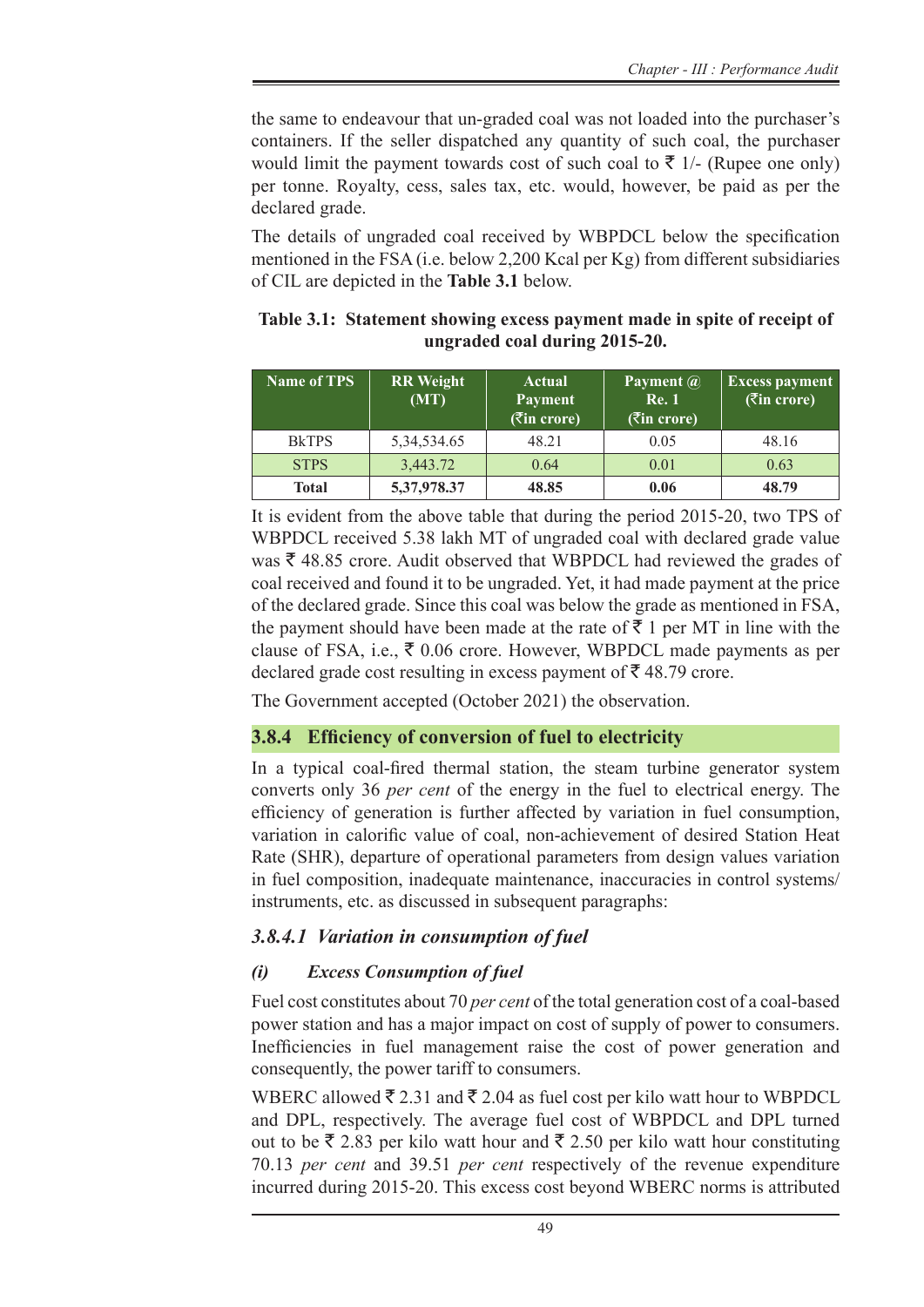to excess consumption of coal and oil over the norms, excess auxiliary power consumption beyond norms, high unburnt fuel due to low fineness of coal, etc. WBPDCL and DPL booked the extra cost under regulatory assets while filing APR with WBERC. However, ultimately, any fuel cost escalation would have the impact of raising power tariff for the consumers.

## *(ii) Electricity consumption by station auxiliaries in excess of norms*

WBERC issued (July 2013) specific normative parameters for auxiliary consumption of power at WBPDCL and DPL and generation cost of the electricity used as auxiliary consumption would be allowed by the WBERC accordingly. During 2015-20, for all five TPS of WBPDCL, WBERC allowed 9 to 9.95 *per cent* of the power generated to be used as auxiliary consumption. Against this norm, the actual auxiliary power consumption of five TPSs of WBPDCL ranged between 8.50 and 11.85 *per cent* during 2015-20 resulting in consumption of 7.57 lakh MT of coal valued at  $\bar{\tau}$  284.70 crore *(Appendix-11)* for such excess auxiliary power consumption.

Similarly, the actual auxiliary consumption of DPL ranged between 9.02 and 12.02 *per cent* during 2015-20, against the norms of 8.50 to 9 *per cent* allowed by WBERC resulting in excess auxiliary consumption of 0.33 lakh MT of coal valued at  $\bar{\tau}$  34.38 crore *(Appendix-11)*.

The reasons for excess auxiliary power consumption in TPS were attributed to poor maintenance leading to excessive power consumption by station auxiliaries, tube leakages, tabular Air pre-heater (APH) blockages etc. Poor coal quality resulting in forced outages leading to high number of start-ups also contributed to excess auxiliary power consumption.

At the Exit Conference, the Government stated that auxiliary consumption in WBPDCL has been brought down in 2020-21 by improved overhauling, increased maintenance and replacement of existing motors with energy efficient motors in the auxiliary equipment like coal mills *etc*. The Government further stated (October 2021), in its reply, that DPL was operating as a generating company since January 2019 and had, therefore, approached (February 2021) to review the existing norms for auxiliary energy consumption. These responses showed that the auxiliary consumption was, indeed, controllable to within permissible norms.

## *(iii) Unburnt coal*

Imperfect combustion leads to discharge of unfired pulverised coal along with ash, resulting in increase in volume of fly ash as well as high level of fuel consumption due to wastage. Pulverised coal fed into the furnace may not burn completely due to lack of adequate oxygen, lack of thorough mixing and improper size of coal particles after pulverisation (*i.e.* low fineness of coal). The partial combustion of coal and existence of unburnt carbon, due to excessive infiltration of air overloads the Induced Draft (ID) fans, resulting in lack of sufficient air for thorough mixing of coal in the furnace. Scrutiny in audit revealed that the coal cost for the excess unburnt carbon in fly and bottom ash amounted to  $\bar{\tau}$  119.51 crore during 2015-20. The statement showing excess unburnt coal in fly ash and bottom ash at six TPS is tabled in **Table 3.2**.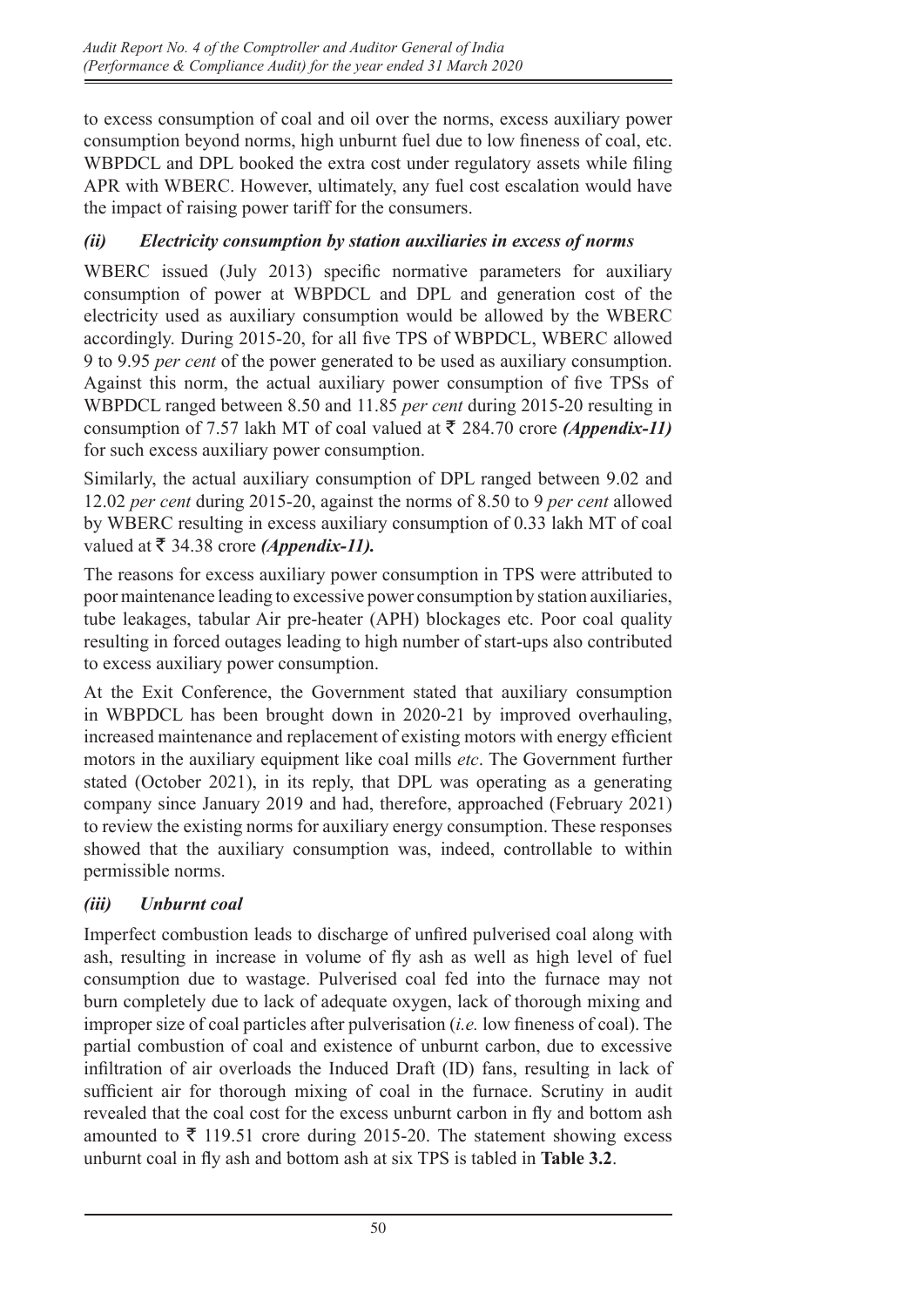| <b>TPS</b>   | Year        | <b>Unit No</b> | Design norm |               | <b>Excess unburnt coal</b><br>over norms | <b>Amount</b><br>of excess |                                 |
|--------------|-------------|----------------|-------------|---------------|------------------------------------------|----------------------------|---------------------------------|
|              |             |                | <b>Fly</b>  | <b>Bottom</b> | <b>Fly</b>                               | <b>Bottom</b>              | unburnt coal<br>$($ ₹ in crore) |
|              |             |                | Ash         | Ash           | Ash                                      | Ash                        |                                 |
| DPL          | $2015 - 20$ | VII            | 1.43        | 1.43          | $0.07$ to $0.87$                         | 2.87 to 4.67               | 13.56                           |
|              |             | VIII           | 1.35        | 1.35          | $0.15$ to $0.95$                         | 2.95 to 4.75               |                                 |
| <b>KTPS</b>  | 2015-20     | I to VI        | 2.00        | 2.00          | 0.45 to 1.21                             | 1.55 to $4.09$             | 35.68                           |
| <b>SgTPS</b> | 2015-20     | I to IV        | 0.50        | 1.50          | $0.65$ to $1.09$                         | $0.05$ to 2.97             | 18.61                           |
| <b>BTPS</b>  | $2015 - 19$ | I to IV        | 2.33        | 9.90          | 8.97                                     | 10.40                      | 9.07                            |
|              |             | V              | 2.33        | 4.30          | $0.07$ to $0.77$                         | 2.70 to 5.50               | 5.24                            |
| <b>BKTPS</b> | 2015-19     | I to VI        | 1.50        | 1.50          | $0.21$ to $0.48$                         |                            | 5.55                            |
| <b>STPS</b>  | 2015-19     | V & VI         | 1.20        | 1.20          | $0.40 \text{ to } 3.30$                  | 3.24 to 7.58               | 31.80                           |
|              | 119.51      |                |             |               |                                          |                            |                                 |

| Table 3.2: Statement showing excess unburnt coal in fly |
|---------------------------------------------------------|
| and bottom ash at six TPS                               |

*Coal consumption during the year x [(% of Unburnt Coal)- [Design Norms unburnt coal] x average rate of coal.*

It may be seen from the above table that the coal cost for the excess unburnt carbon in fly and bottom ash amounted to  $\bar{\tau}$  119.51 crore during 2015-20. It was observed that in KTPS, the non-achievement of the required fineness of coal after pulverization mainly contributes to the unburnt coal in the fly ash and bottom ash. As per design parameters, the Coal Mills are required to achieve coal fineness of (i) 70 *per cent* pass through 200 MESH44 and (ii) 93 *per cent* pass through 50 MESH. It was observed in KTPS that mills regularly failed to achieve 200 MESH fineness target during 2015-20.

Thus, the entire cost of excess unburnt coal (amounting to  $\bar{\tau}$  119.51 crore during 2015-20) became a waste to the SPSEs. Reasons for excess unburnt coal was attributed to higher infiltration of air, poor coal mill performance, not taking up frequent coal mill maintenance, non-replacement of grinding ring and ball in due time, non-replacement of coal burners, nozzles *etc*.

The Government replied (October 2021) that WBPDCL had already adopted methods like preventive maintenance, mill fines monitoring, checking of burner nozzles and mill overhauling for performance improvement. Moreover, with the availability of coal with high GCV, low volatile matter and low ash content to WBPDCL and DPL from captive coal mines, their performance has now improved significantly. At KTPS and BTPS, however, the percentage of unburnt coal continued to remain high, since their generating units were almost 30 years old.

## *3.8.4.2 Variation in calorific value of coal*

The required GCV of coal varied according to the boiler design of the respective TPS. The details of coal grade required as per Boiler design *vis-a-vis* the GCV

<sup>44</sup> *Higher the mesh number, smaller the size of the coal particles passing through the sieve. As per the Operating Manual of the Mill, coal should be pulverized in such small particles that 70 per cent of the pulverized coal should pass through the 200 MESH and 93 per cent of the pulverized coal should pass through the 50 MESH.*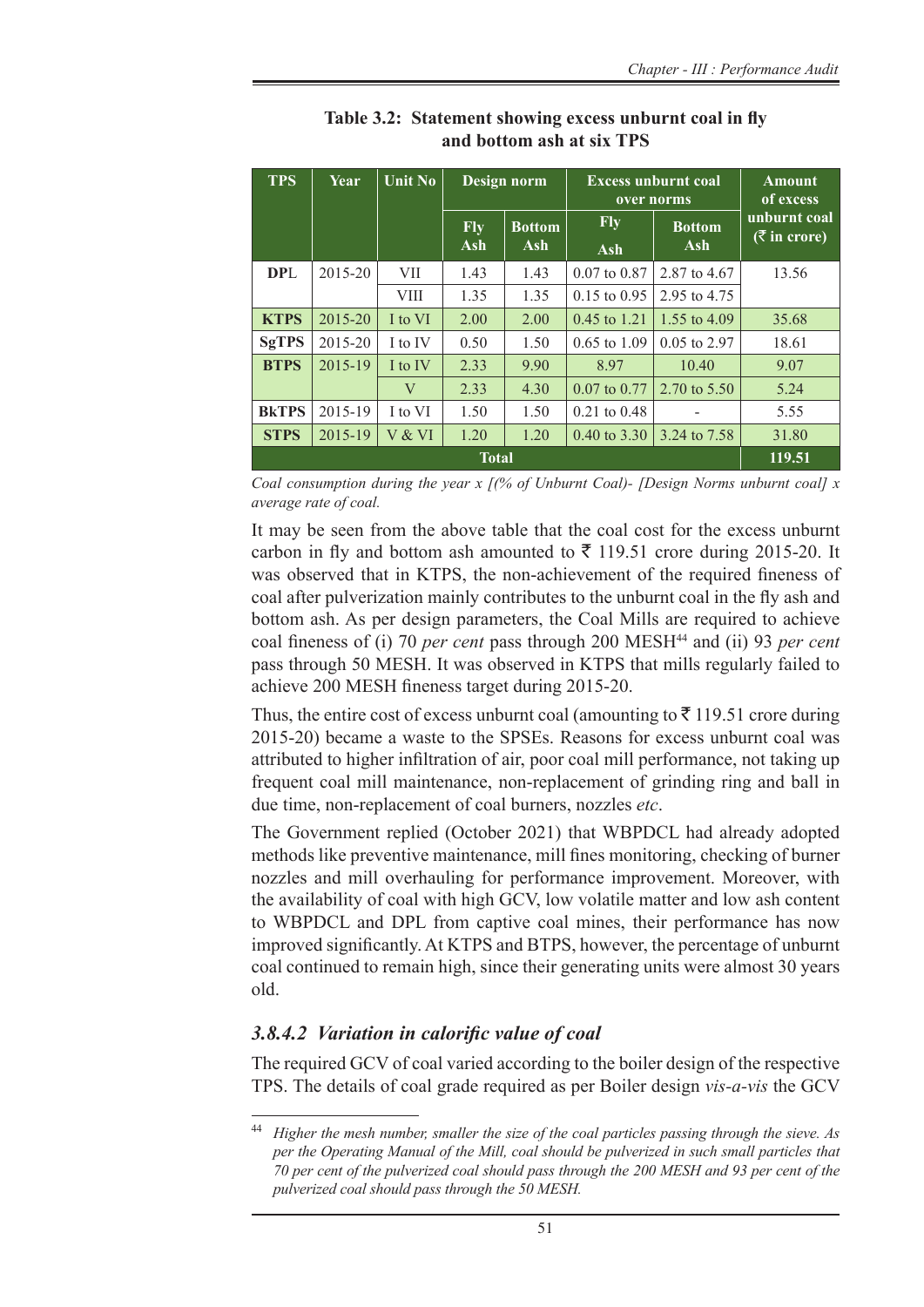of coal received by the six TPS during 2015-20 is depicted in the **Table 3.3** below:

| SI.<br>No.       | Name of<br><b>TPS</b> | <b>Units</b> | Year        | GCV of coal as per<br>boiler design (kcl/kg) | Actual calorific value of<br>coal received (kcl/kg) |
|------------------|-----------------------|--------------|-------------|----------------------------------------------|-----------------------------------------------------|
| 1.               | DPL                   |              | 2015-20     | 4,000-4,100                                  | 3,452.63-4,603.00                                   |
| 2.               | <b>BkTPS</b>          |              | 2015-19     | 3,900-4,200                                  | 3,558.63-4,160.72                                   |
| 3.               | <b>KTPS</b>           |              | 2015-20     | 4,445-4,450                                  | 3,110.36-3,419.75                                   |
| $\overline{4}$ . | <b>STPS</b>           |              | 2015-19     | 3,900                                        | 3,501.99-4,233.08                                   |
| 5.               | SgTPS                 | (I & H)      | $2015 - 20$ | 4,100                                        | 3,490.04-4,450.22                                   |
|                  | SgTPS                 | (III & IV)   |             | 3,300                                        | 3705.40-4,170.41                                    |
| 6.               | <b>BTPS</b>           | I to IV      | 2015-19     | 4,500                                        | 3,297.12-3,701.50                                   |
|                  | <b>BTPS</b>           | $\rm V$      |             | 4,000                                        |                                                     |

#### **Table 3.3: Statement showing GCV of coal as per Boiler design vis-a-vis GCV of coal received by the six TPS during 2015-20.**

The difference between calorific value of coal required (as per the boiler design) and the calorific value of coal received by the six TPSs led to excess coal consumption, poor thermal efficiency, consumption of fuel in excess of norms fixed by WBERC *etc*.

In their reply, the Government explained (October 2021) that FSA does not ensure supply of coal as per boiler design. Moreover, coal is received from multiple sources and hence, GCV varies widely. Further, blending of different varieties of coal is dependent on availability of coal stocks of good and bad quality at all times. This led to excess coal consumption and poor thermal efficiency.

The issues raised in the reply are prevalent in the coal sector which should have been taken into account in the operational processes.

## *3.8.4.3 Non Achievement of designed thermal efficiency*

Performance of a TPS is the aggregate of the performance of all its generating units. This is measured by Thermal Efficiency (TE) of each unit *i.e.,* efficiency of conversion of thermal energy to electrical energy. TE is the aggregate of boiler and turbine efficiencies. The manufacturer(s) of the boilers and turbo-generators declared specific design parameters and specified TE for each unit of the six TPS at the time of their construction. The unit-wise actual TE achieved against the TE as per design parameters for the five years from 2015-20 are as follows:

| <b>TPS</b>  | Unit     | TE as per design parameter | <b>Actual TE achieved</b> |
|-------------|----------|----------------------------|---------------------------|
| DPL         | VII      | 46.50                      |                           |
|             | VIII     | 44.17                      | $13.40 - 30.29$           |
| <b>KTPS</b> | $I - IV$ | 36.00                      |                           |
|             | V-VI     | 35.82                      | $30.73 - 32.64$           |

**Table 3.4: Statement showing achievement of TE by TPS against designed parameter**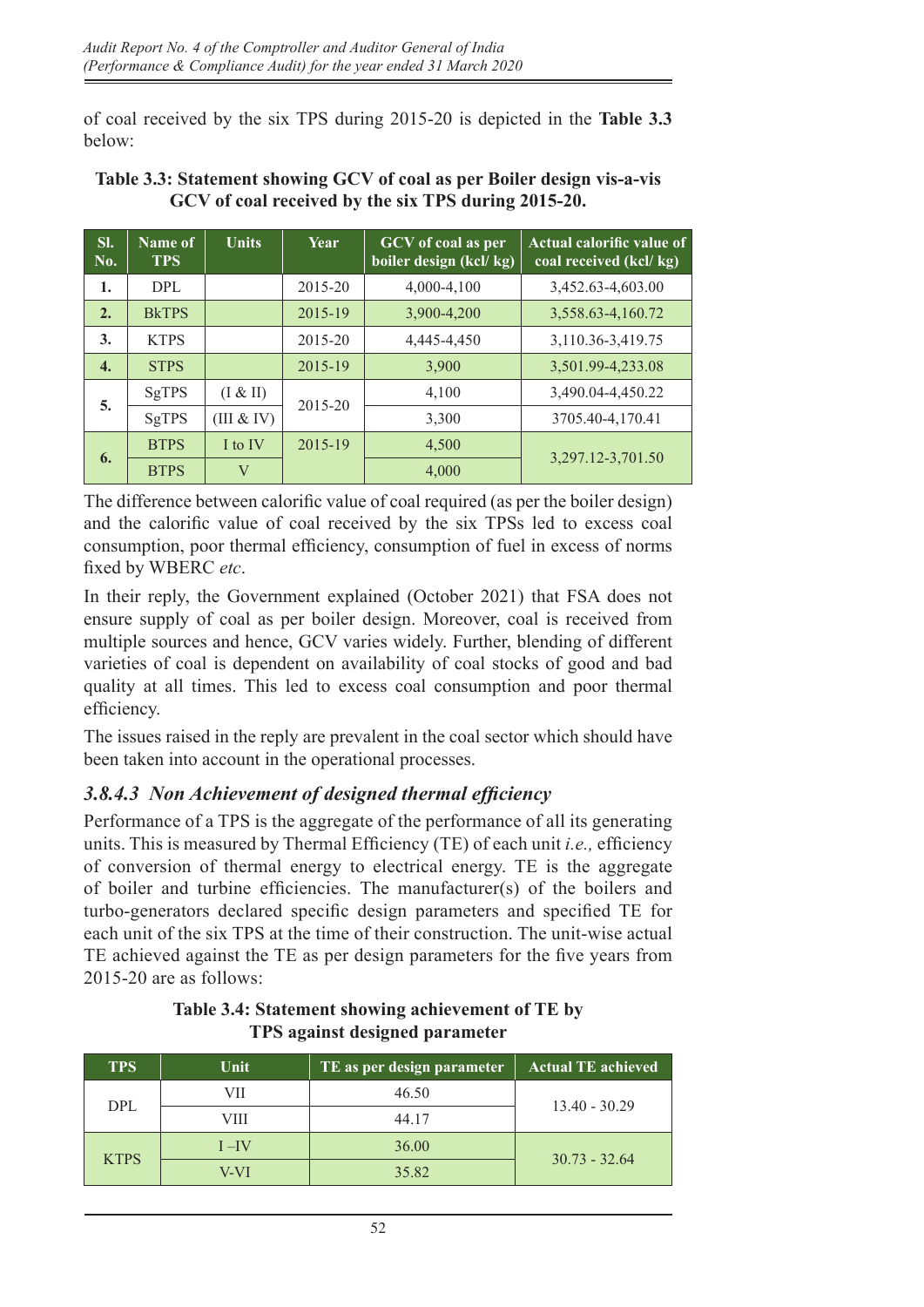| <b>TPS</b>    | Unit          | TE as per design parameter | <b>Actual TE achieved</b> |
|---------------|---------------|----------------------------|---------------------------|
| <b>BTPS</b>   | $I$ -IV       | 28.21                      | $26.21 - 30.87$           |
|               |               | 35.41                      | $31.08 - 31.90$           |
|               | $I-II$        | 39.99                      | $34.43 - 36.90$           |
| <b>SgTPS</b>  | <b>III-IV</b> | 37.03                      | $31.43 - 35.43$           |
| <b>B</b> kTPS | I-V           | 38.41                      | $31.74 - 39.20$           |
| <b>STPS</b>   | V-VI          | 38.39                      | $34.76 - 35.36$           |

From the above table, it was observed that except BkTPS and BTPS (I-IV) all the units in the remaining TPS failed to achieve the designed TE. The reasons attributed to the failure were incomplete combustion and radiation losses, decreased coal mill fineness, poor mill/burner performance, dry flue gas<sup>45</sup> loss, leakage in economiser tubes, fall in air ingress etc. All these factors led to higher consumption of coal. In case of BTPS (Unit-V) the reason for failure were higher equipment outages, deviation from designed coal, constraints of OEM spares etc.

The Government stated in reply (October 2021) that WBPDCL had taken up internal energy audit, condition-based maintenance and monitoring, equipment overhauling and scheduled overhauling of units etc to improve thermal efficiency. The number of instances of tripping was also brought down in 2020-21. The reply showed that improvements in thermal efficiency were achievable through remedial measures that could have been implemented previously.

## *3.8.4.4 Excess consumption of fuel*

## *(i) Excess consumption of coal*

Performance of a TPS is finally determined by the Station Heat Rate<sup>46</sup> (SHR). Scrutiny in audit revealed that during 2015-20, the value of the coal consumed in excess of norms fixed by WBERC by the six TPS amounted to  $\bar{\tau}$  1,358.12 crore (**Table 3.5**).

| Year                     | <b>Plant</b> | Unit<br>N <sub>0</sub> | <b>Normartive</b><br><b>SHR</b><br>(kcal/kwh) | Actual<br><b>SHR</b> range | <b>Excess Coal</b><br>consumption<br>(in lakh MT) | <b>Value</b><br><b>₹</b> in crore |  |  |
|--------------------------|--------------|------------------------|-----------------------------------------------|----------------------------|---------------------------------------------------|-----------------------------------|--|--|
| 2015-20                  | DPL          | <b>VII</b>             | 2,345                                         | 2,872.50 to 3,125.40       | 14.99                                             | 519.74                            |  |  |
|                          |              | VIII                   | 2,425                                         |                            |                                                   |                                   |  |  |
| 2015-18                  | <b>BkTPS</b> | $I - V$                | 2,470                                         | 2,387.92 to 2,505.72       | 1.02                                              | 39.04                             |  |  |
| 2015-20                  | <b>KTPS</b>  | $I - VI$               | 2,700                                         | 2,715.74 to 2,742.66       | 2.39                                              | 82.90                             |  |  |
| 2015-20                  | <b>STPS</b>  | $V - VI$               | 2,425                                         | 2,432.41 to 2,473.97       | 1.02                                              | 36.40                             |  |  |
| 2015-19                  | <b>BTPS</b>  | $I - V$                | $2,725 - 3,050$                               | 2,832.00 to 3,077.40       | 2.67                                              | 114.46                            |  |  |
| 2015-20                  | SgTPS        | $V - VI$               | $2,276 - 2,345$                               | 2,349.76 to 2,694.04       | 11.62                                             | 565.58                            |  |  |
| 1,358.12<br><b>Total</b> |              |                        |                                               |                            |                                                   |                                   |  |  |

#### **Table 3.5 : Statement showing excess consumption of coal by six TPS**

<sup>45</sup> *Flue gases are the mixture of gases that are produced from the combustion of coal.*

<sup>46</sup> *The energy required in Kilocalories to generate one Kilowatt hour (or unit) of electricity.*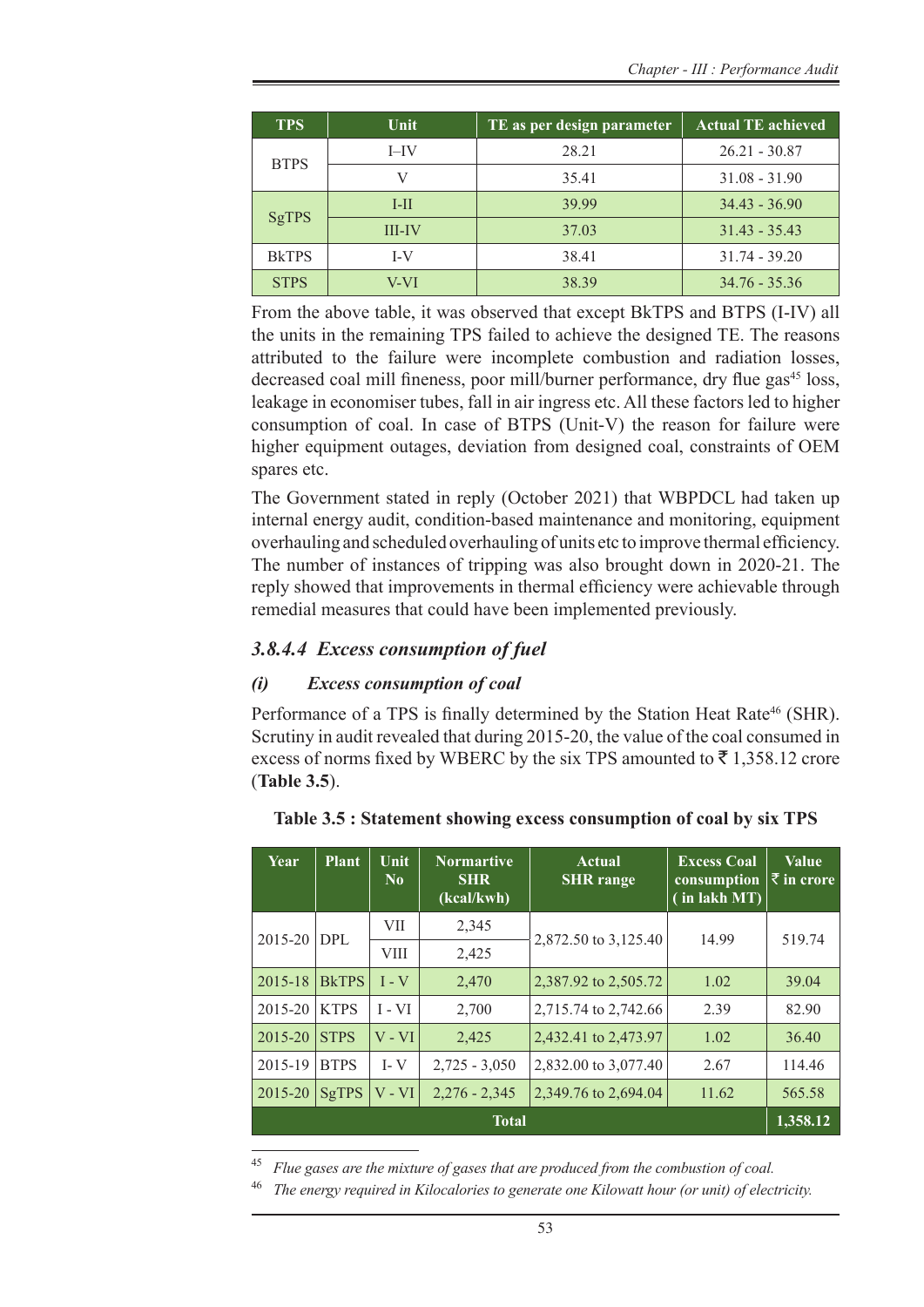The main reasons for excess consumption of coal were frequent outages, partial load operation due to absence of standby mills, deviation from designed coal, OEM spares constraints etc.

The Government stated in their reply (October 2021) that, SHR was being monitored centrally by WBPDCL. In addition, internal energy audit, conditionbased maintenance and monitoring, equipment overhauling, scheduled overhauling of units, boiler tube replacement at various plants, decommissioning of old units, *etc.* had been undertaken recently to improve SHR, which confirms the audit observation that timely ameliorative steps would have reduced excess consumption of coal.

## *(ii) Excess Oil consumption*

WBERC issued (July 2013) specific normative parameters for oil consumption at WBPDCL and DPL. During 2015-20, for all five TPS of WBPDCL, the actual consumption ranged between 1.71 ml/kwh to 7.47 ml/kwh against the norms of 1.00 ml/kwh to 2.15 ml/kwh, resulting in excess consumption of 73,255.46 KL oil valued at  $\bar{\tau}$  332.25 crore *(Appendix-12)*.

Similarly, actual consumption of oil in DPL varied between 0.54 ml/kwh and 238.96 ml/kwh against the norms of 1.00 ml/kwh to 2.7 ml/kwh resulting in excess consumption of 4,663.59 KL oil valued at  $\bar{\tau}$  22.44 crore. Audit observed that the reasons for excess oil consumption in the TPSs were frequent tripping, poor coal stock requiring oil support for restarting, frequent outages, tube leakages, frequent coal feeder belt slippage, mill break down, furnace disturbance, improper maintenance etc.

The Government stated (October 2021) that WBPDCL had monitored the reasons for specific oil consumption in excess of norms and eradicated the reasons. Consequently, there was steady improvement in oil consumption and all TPS achieved 0.45 ml/ kwh in 2020-21. Further, DPL had also reduced oil consumption through remedial measures such as bringing down breakdown of equipment. It is not clear why such steps to curb excess oil consumption were not being implemented by the TPS as a matter of due process.

## *Recommendation*

*WBPDCL and DPL may exercise proper controls for monitoring consumption of coal and oil in every TPS.*

## **3.9 Coal Supply Management**

## **3.9.1 Coal Stock at stations**

One of the important functions of fuel management is to ensure uninterrupted supply of coal so that generation loss due to coal shortage does not arise. Coal was required for 'declared capacity' (DC) of the station, even though the beneficiaries (power GENCOs) may not schedule the power from the station. TPS has to inform Declared Capacity to the State Load Despatch Centre regarding daily generation of power. Daily coal requirement is based on the maximum of the requirement for average actual consumption of the plant for last 7 days or requirement for installed capacity of plant at 55 *per cent* PLF, whichever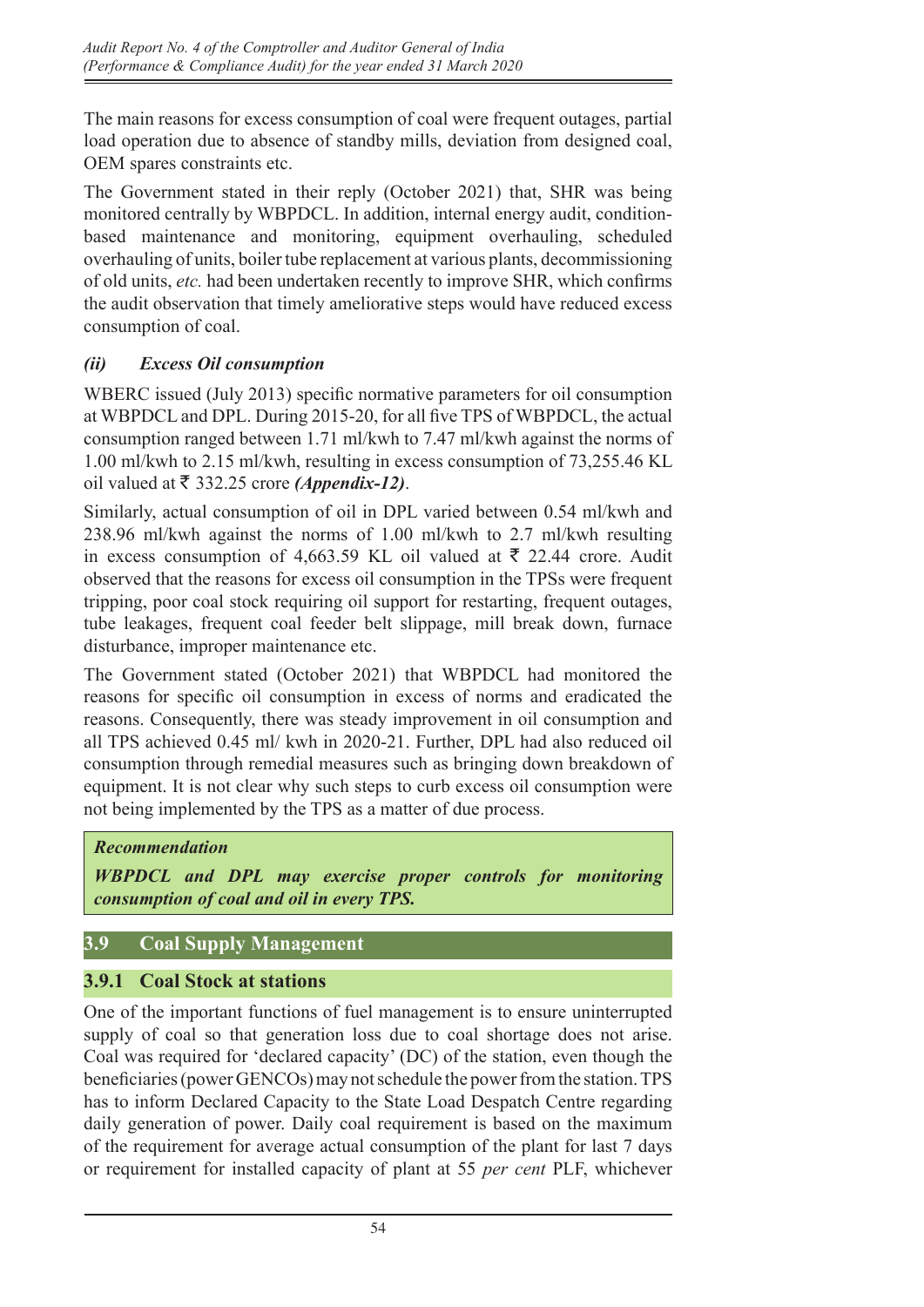is higher. Daily coal stock at all six TPSs were monitored at Corporate Office through an online system where stations provided data relating to their daily consumption and the quantity as well the quality of stock maintained.

The new methodology for monitoring of coal stock at coal based thermal TPS proposed (November 2017) that the daily coal requirement of a plant will be the average coal consumption of previous seven days (rolling average), in order to capture precise consumption of the plant. As per this methodology, coal stock less than seven days consumption is considered as critical level and coal stock less than four days consumption is considered as super-critical.

Details of critical and super critical levels stock position during the period from 2015-16 to 2019-20 are given below in **Table 3.6**:

| <b>Name of TPS</b> | 2015-16      |                   |           | 2016-17           |                 | 2017-18           |                 | 2018-19                  | 2019-20   |                   |
|--------------------|--------------|-------------------|-----------|-------------------|-----------------|-------------------|-----------------|--------------------------|-----------|-------------------|
|                    | Critical     | critical<br>Super | Critical  | critical<br>Super | <b>Critical</b> | critical<br>Super | <b>Critical</b> | critical<br><b>Super</b> | Critical  | critical<br>Super |
|                    |              |                   |           |                   |                 | (Number of days)  |                 |                          |           |                   |
| <b>BkTPS</b>       | 73           | 33                | 82        | 15                | 42              | 142               | 32              | 219                      | <b>NA</b> | <b>NA</b>         |
| <b>KTPS</b>        | $\mathbf{0}$ | $\mathbf{0}$      | 18        | $\mathbf{0}$      | 64              | 232               | 26              | 281                      | 43        | 91                |
| SgTPS              | 70           | <b>NA</b>         | 153       | NA                | 327             | <b>NA</b>         | 317             | <b>NA</b>                | NA        | NA                |
| <b>STPS</b>        | 292          | $\theta$          | 23        | 61                | 86              | 160               | 88              | 162                      | <b>NA</b> | NA                |
| <b>BTPS</b>        | NA           | <b>NA</b>         | NA        | NA                | <b>NA</b>       | <b>NA</b>         | NA              | <b>NA</b>                | NA        | NA                |
| DPL                | <b>NA</b>    | <b>NA</b>         | <b>NA</b> | <b>NA</b>         | <b>NA</b>       | <b>NA</b>         | <b>NA</b>       | <b>NA</b>                | <b>NA</b> | <b>NA</b>         |

**Table 3.6: Critical and super-critical levels stock position during the period from 2015-16 to 2019-20**

During 2015-16, the stock level was at super-critical level in BkTPS for 33 days. Similar situation prevailed in BkTPS, KTPS and STPS ranging from 15 days to 281 days during the years 2016-17 to 2019-20. Audit also observed that individual units under different power stations were shut down from time to time during the period from 2015-16 to 2019-20 due to poor coal stock.

Further, audit also observed that WBPDCL had no inventory policy on fuel to aid unimpeded power generation despite having FSAs. The inventory assessment, planning and procurement were inadequate and ineffective and this resulted in loss of generation as discussed in the following paragraph:

## **3.9.2 Generation loss due to coal shortage**

WBERC fixed normative Plant Availability Factor<sup>47</sup> (PAF) for the generating TPSs and allowed recovery of the capacity charges<sup>48</sup> on the basis of actual PAF through Annual Performance Review of the concerned year. The **Table 3.7** shows the PAF achieved against the PAF fixed by WBERC, forced outage (the period for which the plant was kept under unplanned shutdown) and loss of capacity charges by the six TPS during 2015-20.

<sup>47</sup> *PAF means the average of the daily Declared Capacities (DCs) for all the days during the period expressed as percentage of the installed capacity in MW less the normative auxiliary energy consumption.*

<sup>48</sup> *Capacity charge is a fixed charge linked with scheduled energy generation.*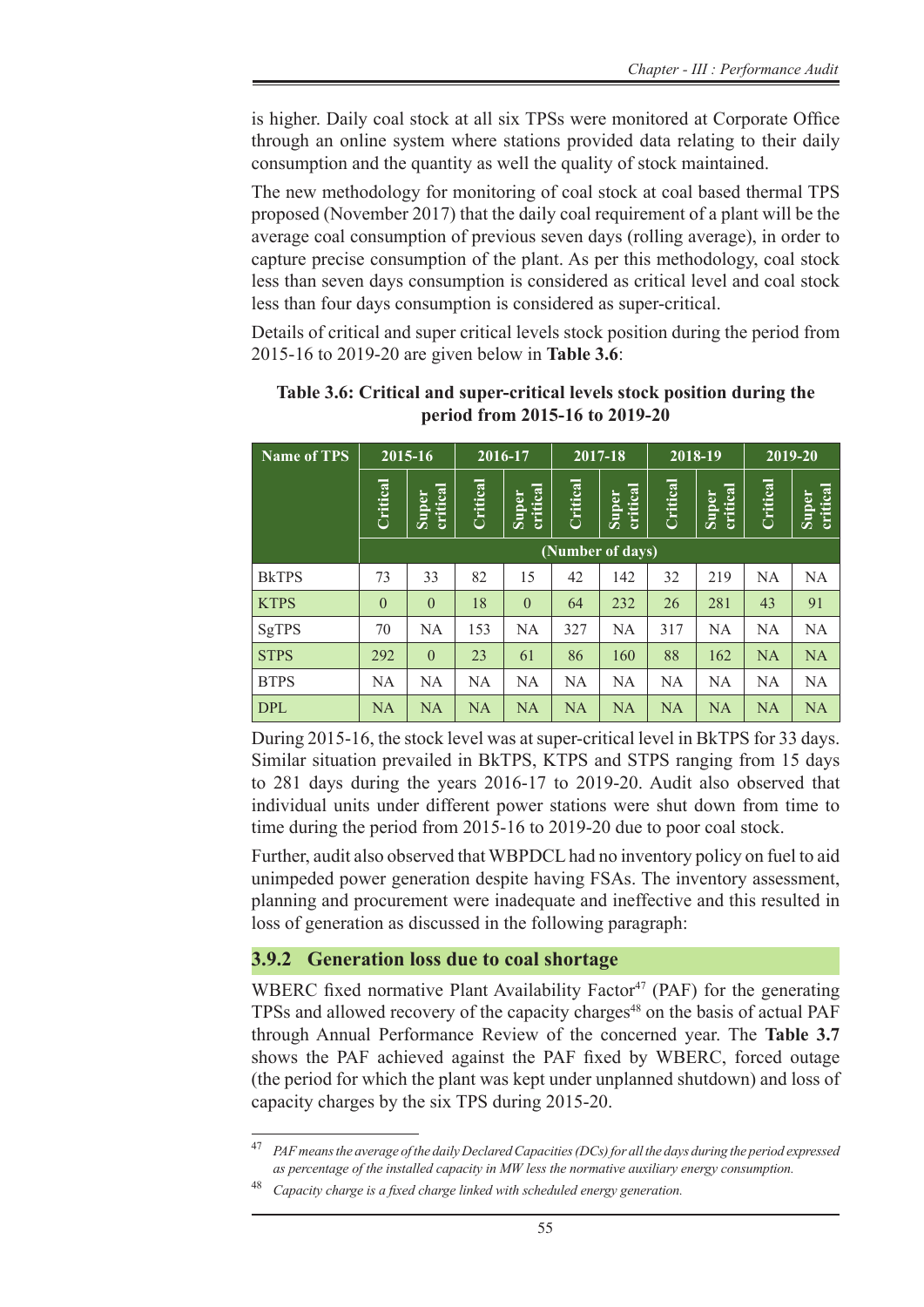| <b>TPS</b>   | <b>Unit Nos.</b> | <b>PAF</b><br>as per<br><b>WBERC</b><br>norms (in<br><i>percent</i> ) | <b>Normative Plant</b><br>availability<br>based WBERC<br>norms at Col.<br>(3) (calculated in<br>lakh hours) | <b>Forced</b><br>outage<br>(in lakh<br>hours) | Actual<br>PAF (in<br>lakh<br>hours) | <b>Actual PAF</b><br>achieved<br>(per cent) | Forced<br>outage due<br>to poor coal<br>stock/quality<br>(in lakh<br>hours) | Loss of<br>capacity<br>charges due<br>to poor coal<br>stock/quality<br>$($ ₹ in crore) |
|--------------|------------------|-----------------------------------------------------------------------|-------------------------------------------------------------------------------------------------------------|-----------------------------------------------|-------------------------------------|---------------------------------------------|-----------------------------------------------------------------------------|----------------------------------------------------------------------------------------|
| (1)          | (2)              | (3)                                                                   | (4)                                                                                                         | (5)                                           | (6)                                 | (7)                                         | (8)                                                                         | (9)                                                                                    |
| <b>DPL</b>   | VII & VIII       | 85                                                                    | 0.75                                                                                                        | 0.33                                          | 0.42                                | $31.82 -$<br>69.17                          | 0.17                                                                        | 586.69                                                                                 |
| <b>BkTPS</b> | I to V           | 85                                                                    | 1.49                                                                                                        | 0.22                                          | 1.27                                | $54.68 -$<br>84.26                          | 0.07                                                                        | 130.20                                                                                 |
| <b>BTPS</b>  | I to V           | $70 - 85$                                                             | 1.16                                                                                                        | 0.50                                          | 0.66                                | $13.01 -$<br>70.00                          | 0.01                                                                        | 11.35                                                                                  |
| <b>SgTPS</b> | I to IV          | 85                                                                    | 1.34                                                                                                        | 0.55                                          | 0.79                                | $20.87 -$<br>74.31                          | 0.23                                                                        | 1,012.42                                                                               |
| <b>KTPS</b>  | I to VI          | 75                                                                    | 1.97                                                                                                        | 1.16                                          | 0.81                                | $22.36 -$<br>75.00                          | 0.10                                                                        | 122.61                                                                                 |
| <b>STPS</b>  | V & VI           | 85                                                                    | 0.60                                                                                                        | 0.08                                          | 0.51                                | $25.85 -$<br>82.96                          | 0.01                                                                        | 18.63                                                                                  |
| <b>Total</b> |                  |                                                                       | 7.31                                                                                                        | 2.84                                          | 4.46                                |                                             | 0.59                                                                        | 1,881.90                                                                               |

**Table 3.7: Statement showing loss of capacity charges due to poor coal stock**

From the above table it was observed that during 2015-20, out of 7.31 lakh aggregate available hours fixed by WBERC as PAF, the six TPS were not available for generation for 2.84 lakh hours (39 *per cent* of the norms), due to frequent forced outages. Out of 2.84 lakh hours, the TPS were shut down for 0.59 lakh hours due to poor coal stock/quality. As a result, though the TPS had not achieved the normative PAF fixed by WBERC, they had recovered excess capacity charges of  $\bar{\tau}$  1,881.90 crore for 0.59 lakh hours while raising monthly power bills during 2015-20. This led to burdening consumers with higher electricity tariffs.

The reasons attributed to the forced outages were as follows:

- Unit Nos. VI of DPL had frequent forced outages and was in long forced outage from December 2013 to March 2017 due to replacement of boiler platen outlet heater. In June 2017, Unit No. VI was synchronised again but finally in November 2017 it tripped. The West Bengal Pollution Control Board (WBPCB) ordered not to run it and since then it remained shut down during the period covered under audit.
- $\triangleright$  Unit No. VII and VIII had frequent forced outages due to poor coal stock, poor coal quantity and low system demand as DPL has no agreement with Power Distribution Company for evacuation of power generated.
- Similarly, BkTPS, KTPS, STPS, BTPS and SgTPS had frequent forced outages due to poor coal stock, poor coal quality and inadequacy of coal. Further, these five TPS failed to achieve the normative PAF due to instances of water wall tube leakage, boiler tube leakages, economiser tube leakages, GT replacement work, flame failure, very high furnace pressure, platen super heater leakages, boiler water wall tube leakage, high turbine bearing vibrations, dust leakages from wind box, vacuum pump problem, bus change over, high shaft vibration, etc.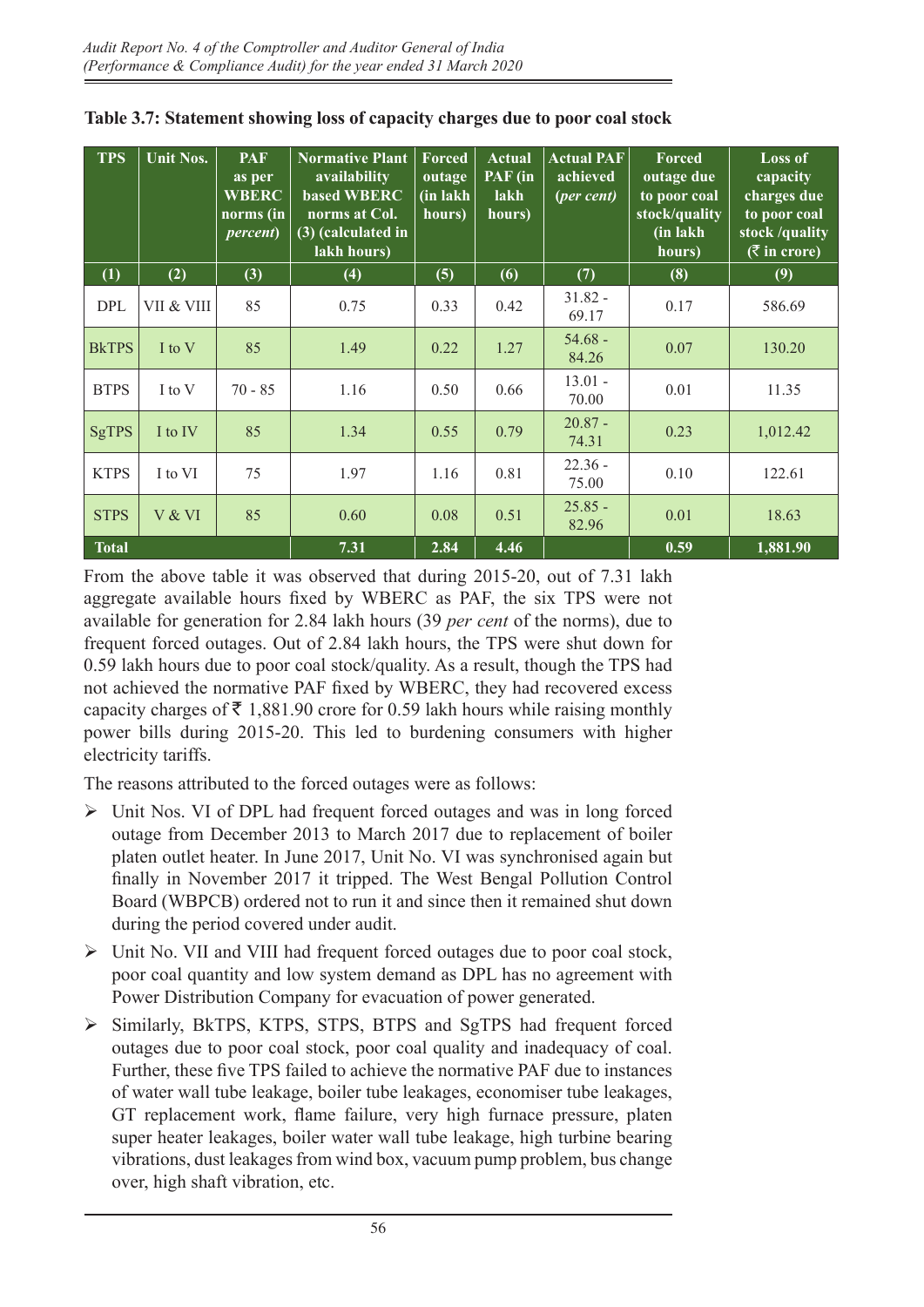The Government accepted (October 2021) the observation. They added that since April 2015, WBPDCL was entirely dependent on supplies of coal from coal companies. To maintain normative PLF, aggregate annual coal required by WBPDCL was 24 MMT, while total ACQ quantity was only 14.08 MMT. While TPS were unable to generate electricity due to shortage of coal, loss on account of fixed charges were unavoidable. However, as the cost of keeping machinery idle would have had greater adverse effects on WBPDCL's finances coal procurement at higher prices was preferred. Also, DPL lacked the funds to stockpile coal during the summer months to compensate poor coal supplies by coal companies during the monsoon months.

The reply is not tenable, since WBPDCL had not applied for bridge linkage of 6.50 MMT in the prescribed manner and in due time, which could have reduced the need for coal from non-FSA sources.

## **3.9.3 Unweighed Coal**

Clause 5.2 of Fuel Supply Agreement (FSA) stated that only in the absence of weighment of coal on electric weighbridge at the loading end, the weight recorded at the purchaser's electronic weighbridge with an electronic printout facility at the unloading point, would be taken as final. In that case the purchaser would have to submit the associated electronic printout to the seller within thirty (30) days from the date of Railway Receipt (RR), beyond which time, the weight of consignment would be considered on RR basis.

It was observed that WBPDCL had received (as per RR quantity) unweighed coal from the coal companies to the tune of 10.87 lakhMT. However, at unloading end, weight of the said unweighed rakes was 9.69 lakh MT. Subsequently, WBPDCL claimed shortage quantity of coal from the coal companies for 1.18 lakh MT valuing  $\bar{\xi}$  40.72 crore as per FSA. Out of this, coal valuing only  $\bar{\xi}$  10.55 crore was adjusted through joint reconciliation with the coal companies and the remaining coal valuing  $\bar{\xi}$  30.17 crore (of which  $\bar{\xi}$  29.96 crore *i.e.* 99 *per cent* pertained to earlier period) was not adjusted/refunded due to lack of persuasion and follow up.

Further, during 2015-19, WBPDCL failed to submit the associated electronic printouts to the seller within the stipulated norm of FSA, *i.e*, thirty (30) days from the date of Railway Receipts (RRs) as per the provisions of FSA for 4,418.84 MT of unweighted coal in 13 cases. Consequently, WBPDCL suffered a loss of  $\bar{\tau}$  1.32 crore due to delay in registering claim of unweighted coal rakes.

During 2016-20, DPL received 15 rakes of coal from BCCL which was not weighted at loading end. DPL did not claim short receipt of coal for 1,227.24 MT coal as per the above mentioned clause. As a result, DPL incurred a loss of  $\bar{5}$  32.66 lakh.

The Government stated (October 2021) that WBPDCL's unsettled claims of  $\bar{\xi}$  30.17 crore towards unweighted wagons appear as disputed amounts in the periodic reconciliation with coal companies. At DPL, the rakes could not be weighed at the unloading end, since, there were problems with the in-motion weighbridge at DPL. The reply is not acceptable, as 99 per cent of unsettled claims pertain to earlier period, which have not been accepted by the coal companies.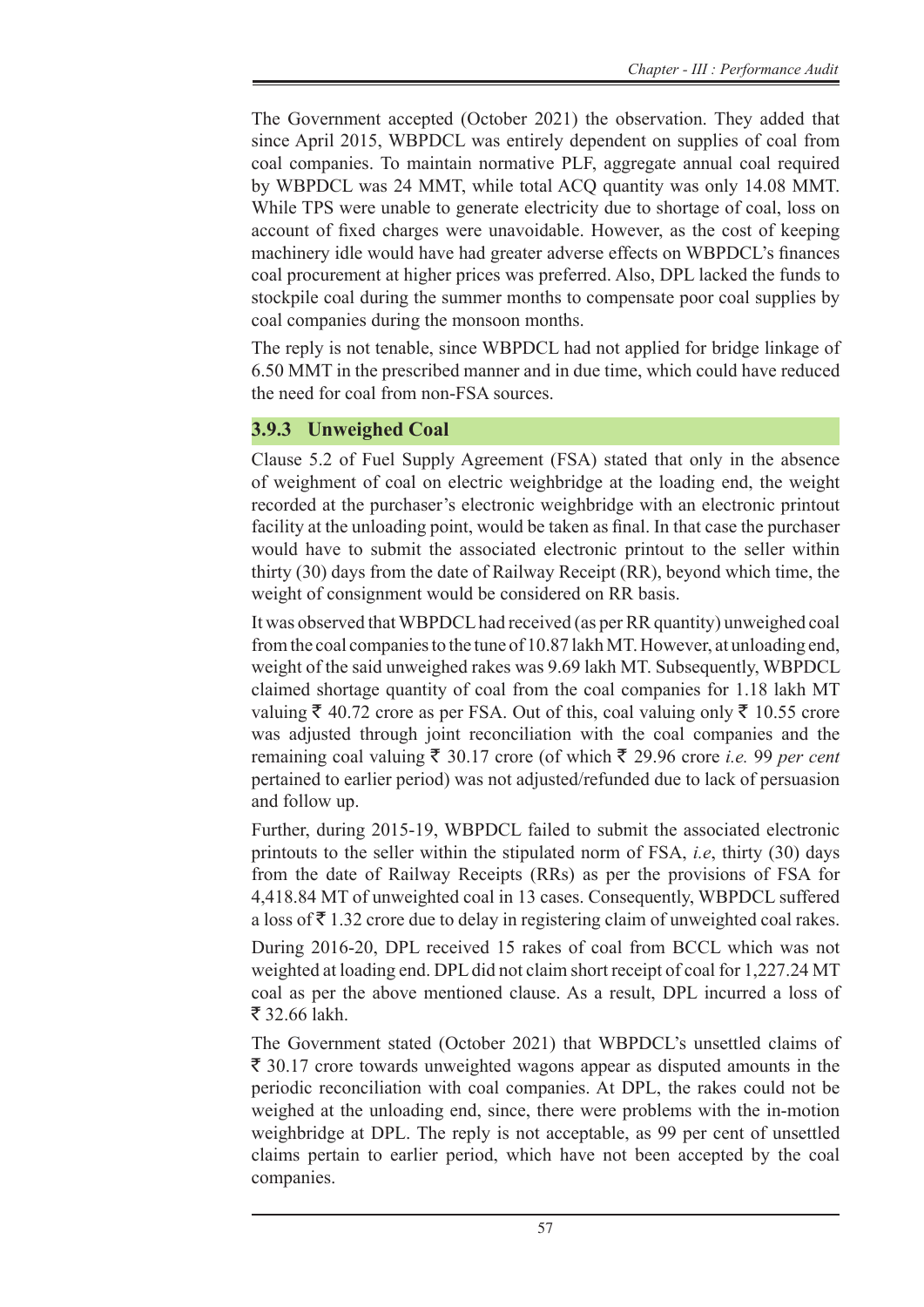## **3.9.4 Loading of wagons with optimum capacity**

Railways charge tariffs according to the carrying capacity of the wagons even if the wagon is loaded below their carrying capacity. Hence, to optimise costs, it is important to load coal wagons to their full carrying capacity. Clause 10.1/10.2 of FSA stipulated that any penal freight for overloading charged by the Railways for any consignment should be payable by the purchaser. However, if overloading was detected from any particular colliery, consistently during three succeeding months, on due intimation from the purchaser to that effect, the seller should undertake remedial measures. Further, in case of under loading below the permissible carrying capacity of a wagon (stencilled carrying capacity or carrying capacity based on actual tare weight), the seller would bear the difference in freight charges between the permissible carrying capacity plus an extra two tonnes less the freight payable as per actual recorded weight of coal loaded.

Audit observed that during  $2015-20$ ,  $\text{six}^{49}$  TPSs incurred over-loading charges of  $\bar{\xi}$  27.96 crore. Further, DPL incurred under-loading charges of  $\bar{\xi}$ 1.84 crore during 2017- 20. WBPDCL and DPL should have intimated the coal companies to take a note of the same for future compliance as per the above mentioned clause. However, the management did not take any action in this regard.

The Government stated (October 2021) that WBPDCL had engaged a liaising agency to prevent overloading with a penalty clause included in the contract with liaising agency for any incidence of overloading; DPL, however, still had no control over deviations in load weight.

Audit observed that WBPDCL had engaged a liaising agency in July 2019, while DPL had still not taken any remedial action. Analysis of incidence of overloading between August 2019 and March 2020, did not show any improvements. Improvements, if any, will be seen in subsequent audit.

#### **3.9.5 Excess expenditure towards coal freight due to non-execution of agreement with BCCL**

WBPDCL had signed (November 2016) FSA with Central Coalfields Limited (CCL) for an Annual Contracted Quantity (ACQ) of 12 lakh MT coal per annum. Thereafter, WBPDCL noticed that the coal movement from CCL was very dismal and irregular i.e. not a single rake was despatched during March 2017. During the last four months of 2016-17, only 18 per cent of ACQ was despatched. Accordingly, WBPDCL requested (April 2017) Coal India Limited (CIL) to shift of 12 lakh MT coal in ACQ to Bharat Coking Coal Limited (BCCL), another subsidiary of CIL from CCL due to (i) irregular supply of coal from CCL, (ii) coal movement from BCCL being satisfactory and (iii) to arrest the incentive payment that otherwise would have to be paid to BCCL for excess supply of coal beyond the existing BCCL ACQ quantity. In response, CIL approved (May 2017) the same.

Audit observed that despite repeated requests (June/ September 2017) from BCCL, WBPDCL did not execute the agreement for shifting of the CCL ACQ quantity to BCCL for reasons not on record. The coal movement of CCL was still poor as a result WBPDCL was bound to procure their quota of CCL coal

<sup>49</sup> *DPL:*` *2.75 crore, KTPS* ` *7.78 crore, BkTPS:*` *7.94 crore, BTPS:*` *6.13 crore, SgTPS 1.78 crore, STPS:* `*1.58 crore*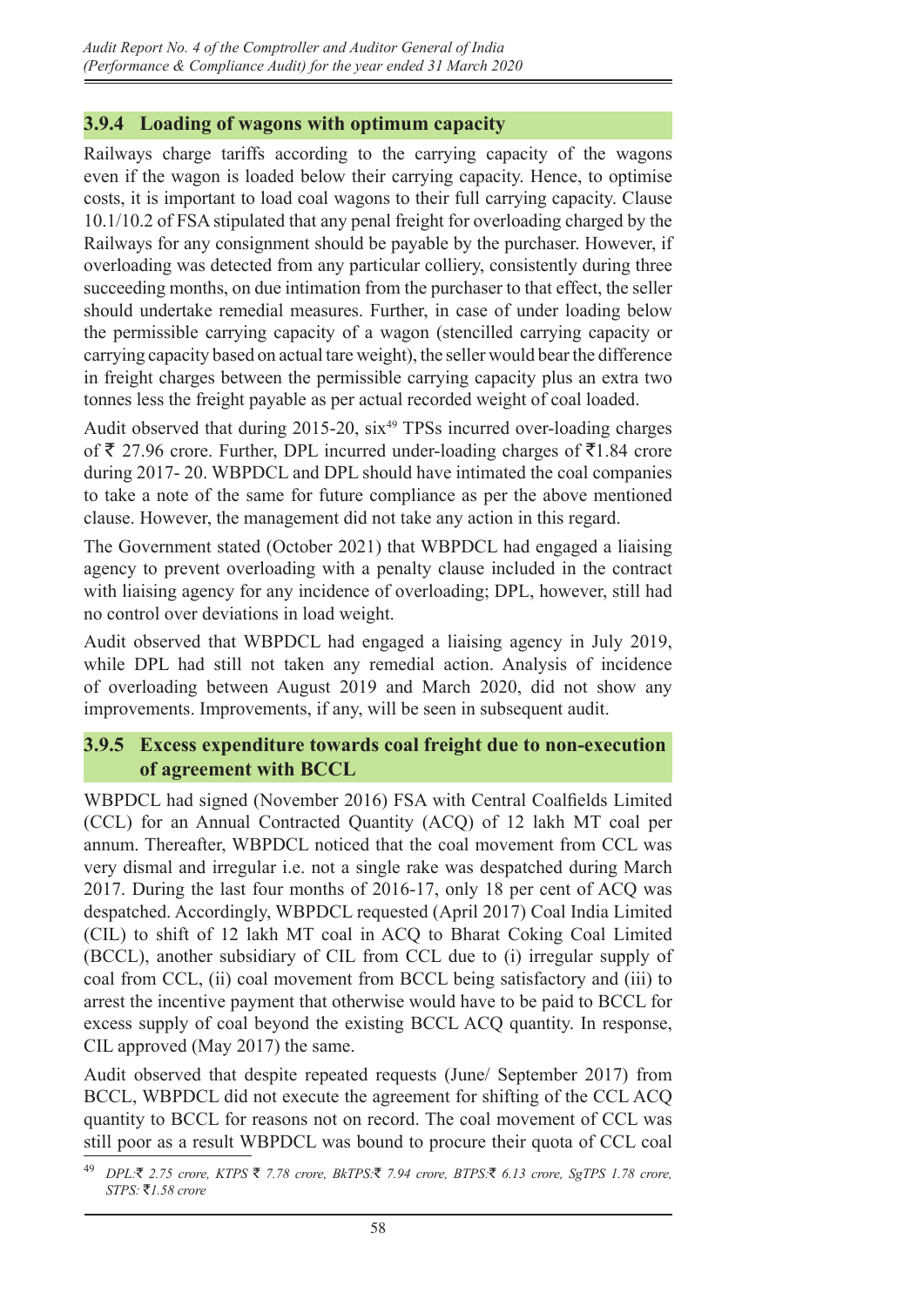from other subsidiary companies resulting in excess expenditure towards freight cost (BCCL's coal mines was nearer to the power plants than CCL's coal mines) on coal to the tune of  $\bar{\xi}$  5.84 crore ( $\bar{\xi}$  3.50 crore for KTPS and  $\bar{\xi}$  2.34 crore for BkTPS) for the period 2017-19. Further, during the year 2017-18 and 2018-19, WBPDCL received lesser quantity of coal i.e.  $15.33$  lakh tonnes<sup>50</sup> from CCL against its ACQ. To meet this short supply of coal, WBPDCL had to procure costlier coal from MSTC and WBMDTCL<sup>51</sup> which resulted in excess expenditure to the tune of  $\bar{\mathfrak{g}}$  235.95 crore. Moreover, WBPDCL had not imposed penalty of ` 111.07 crore on CCL as mentioned in **Paragraph 3.7.1.2**.

The Government explained (October 2021) that while the supply from CCL improved, the supply from BCCL had reduced. Therefore, the ACQ in the FSAs was not revised. However, this is at variance with the audit observation that BCCL had offered (June/ September 2017) to supply additional coal, if ACQ quantity was shifted from CCL to BCCL, on which no action was taken.

## **3.9.6 Oversized Coal**

Clause 4.6.1 of FSA stipulated that the purchaser should inform the seller all incidents of receipt/presence of oversized coal, as compared to specifications laid down in Schedule-II (top size of coal- 250 mm), for any specific consignments, immediately on its detection at the delivery point and/or unloading point and the seller should take all reasonable steps to prevent the loading of oversize coal at their end.

During 2015-20, three TPS<sup>52</sup> of WBPDCL received 1.59 lakh MT of oversized coal from the coal companies and incurred avoidable crushing charges amounting to  $\bar{\xi}$  2.87 crore. DPL did not maintain records of receipt of oversized coal.

The Government accepted (October 2021) and stated that WBPDCL had lodged complaints and taken up the issue with the colliery. Developments were awaited (October 2021).

## **3.9.7 Stones and Shales**

In the supply of coal, some quantities of stones/shales are unavoidable. Such stones/shales are segregated by the plant authority and discarded after weighing. Refund claims are subsequently lodged with the coal companies in line with Clause 9.1 of the FSA which stipulates that the seller should adjust, the entire quantity of stones and shales supplied, through regular credit notes to the purchaser at 100 *per cent* of the entire weighted average base price of the analysed grade of coal applicable for the month in which stones and shales were supplied.

During 2015-20, WBPDCL and DPL had received stone/shale boulders from the coal suppliers which were segregated/discarded by the plant authority after weighing. Details of stone/ shale boulders received by WBPDCL and DPL and amount reconciled there against are as following:

<sup>50</sup> *This quantity is also included in the quantity of coal referred to under bridge linkage at Paragraph 3.7.1.3.*

<sup>51</sup> *West Bengal Mineral Development Trading Corporation Limited.*

<sup>52</sup> *BkTPS (11,426.73 MT), KTPS (1.48 lakh MT) and SgTPS (36,645) incurred crushing charges amounting to* ₹ 0.29 *crore,* ₹ 1.48 *crore and* ₹ 1.10 *crore, respectively.*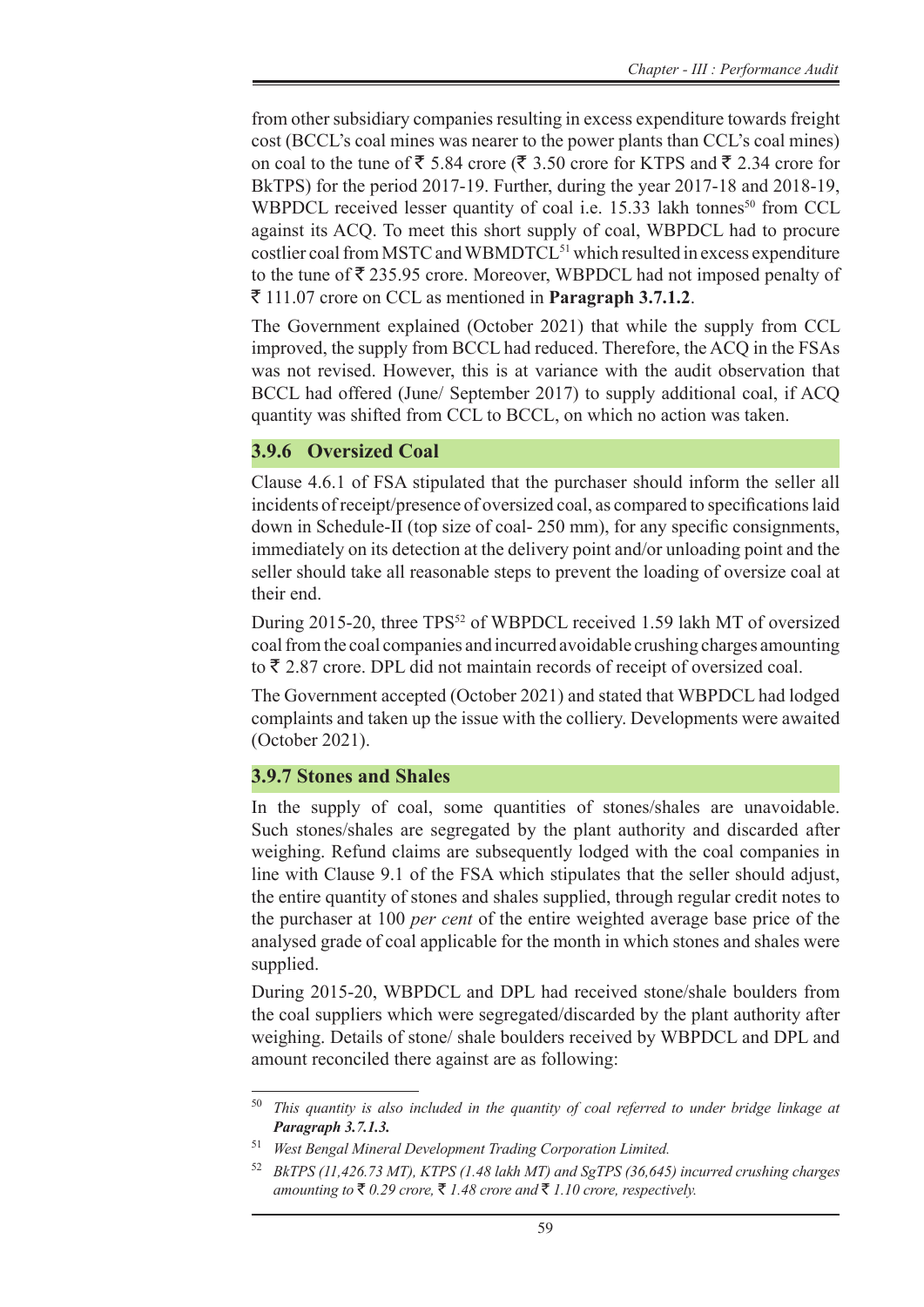| <b>Name of TPS</b> | <b>Stone Received (MT)</b> | <b>To be Reconciled</b><br>$($ ₹ in crore) | <b>Reconciled</b><br>$(\bar{z}$ in crore) | <b>Difference</b><br>$($ ₹ in crore) |
|--------------------|----------------------------|--------------------------------------------|-------------------------------------------|--------------------------------------|
| <b>WBPDCL</b>      | 55,814.21                  | 19.57                                      | 5.40                                      | 14.18                                |
| <b>BKTPS</b>       | 11,229.40                  | 3.49                                       | 1.98                                      | 1.52                                 |
| <b>STPS</b>        | 28,856.38                  | 10.16                                      | 2.22                                      | 7.94                                 |
| <b>KTPS</b>        | 7,945.41                   | 2.67                                       | 0.48                                      | 2.20                                 |
| <b>BTPS</b>        | 1,112.76                   | 0.49                                       | 0.04                                      | 0.44                                 |
| SgTPS              | 6,670.26                   | 2.76                                       | 0.68                                      | 2.08                                 |
| DPL                | 18,507.29                  | 4.84                                       | 2.45                                      | 2.39                                 |
| <b>Total</b>       | 74,321.50                  | 24.41                                      | 7.85                                      | 16.57                                |

#### **Table 3.8: Stones/Shale/ Boulders received during 2015-20**

Audit observed that an amount of  $\bar{\tau}$  16.57 crore was still due for settlement with the coal companies. WBPDCL and DPL should initiate steps for settlement of the same.

The Government stated in their reply (October 2021) that WBPDCL would follow-up for settlement of the differential amount while DPL would settle the matter through joint reconciliation with coal companies.

#### **3.9.8 Demurrage**

Ministry of Railways (MoR), GoI issued (December 2005) a circular which allowed free time for loading and unloading of different types of wagons at goods sheds and siding allowing seven hours permissible free time for unloading of BOXN53 wagons and two and half hours permissible free time for unloading of BOBR54 wagons. The detention of wagons beyond the free permissible time would attract demurrage charges to be paid to railway authorities.

The demurrage charges levied by MoR, GoI and paid by WBPDCL and DPL during 2015-20 is tabulated below:

| Name of<br>plant | <b>Demurrage Charges</b><br>levied by Railways | <b>Demurrage Charges</b><br>waived by Railways | Demurrage<br><b>Charges</b> paid |
|------------------|------------------------------------------------|------------------------------------------------|----------------------------------|
| <b>BkTPS</b>     | 13.30                                          | 4.23                                           | 9.07                             |
| <b>STPS</b>      | 5.67                                           | 1.13                                           | 4.54                             |
| <b>KTPS</b>      | 54.29                                          | 9.33                                           | 44.96                            |
| <b>SgTPS</b>     | 9.64                                           | 1.59                                           | 8.05                             |
| <b>BTPS</b>      | 13.80                                          | 1.71                                           | 12.09                            |
| <b>DPL</b>       | 10.54                                          | 2.47                                           | 8.08                             |
| Total            | 107.24                                         | 20.66                                          | 86.79                            |

#### **Table 3.9: Demurrage paid to Railways during 2015-20**

Audit observed that the reasons of payment of demurrage were attributed to internal issues of TPS *viz*, inefficient working of coal unloading units of the power plants, insufficient illumination, non-functioning of old wagon tippler, time consumed in manual unloading, shortage of manpower, hopper jam

<sup>53</sup> *A type of open wagon.*

<sup>54</sup> *Bogie Open Bottom Rapid Discharge Hopper. These wagons are built exclusively for movement of coal with unique feature of unloading from bottom*.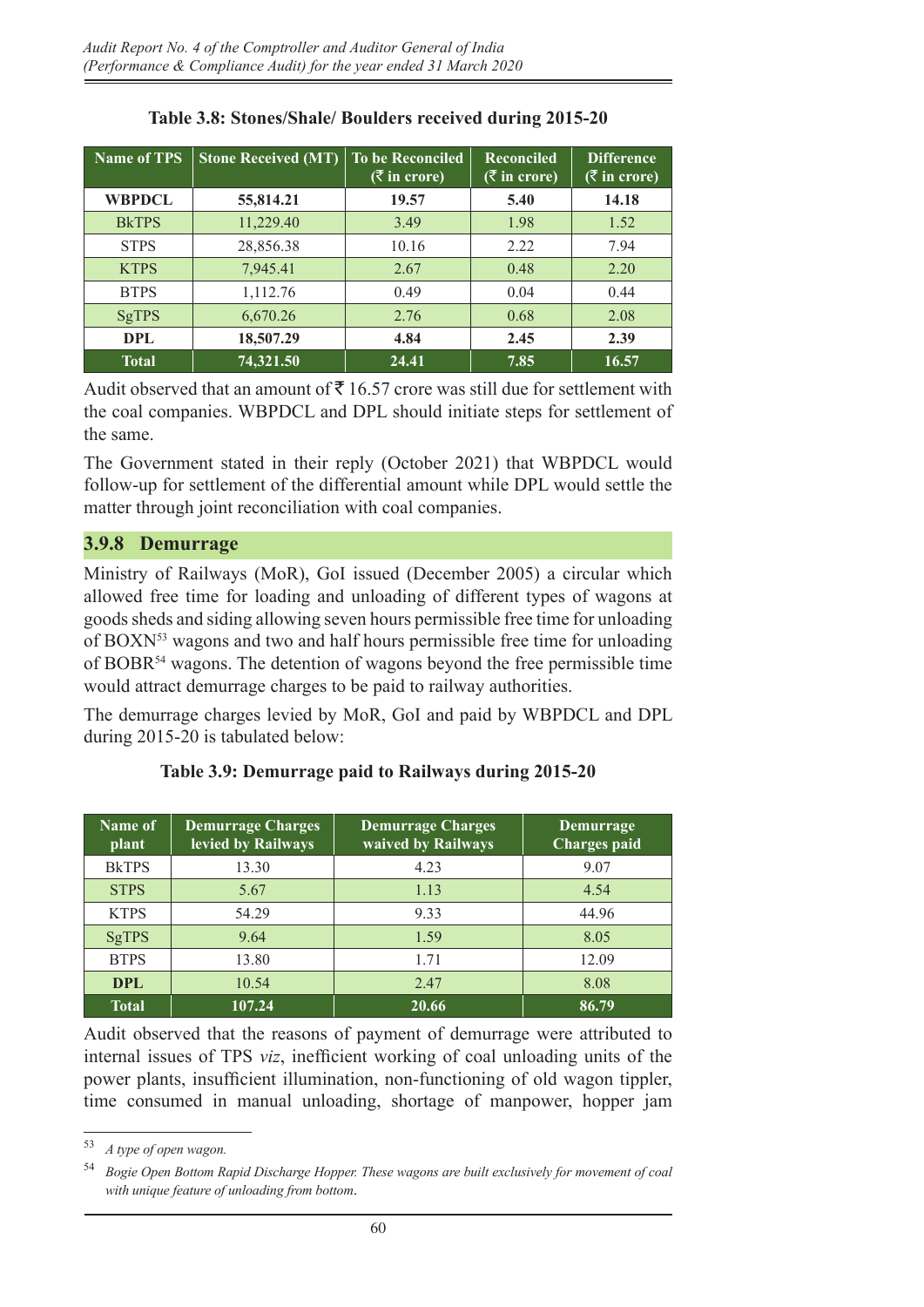problem and power house problems. Further, issues relating to non-availability of loco engine, unplanned release of wagons, defective wagons, etc. were not taken up with railways.

Further, audit observed that during the year 2015-16, BkTPS paid service tax on gross demurrage charges without considering waiver received by the Railway Authority on gross demurrage charges, which resulted in excess payment of service tax on waiver portion of demurrage charges to the tune of  $\bar{5}$  40.82 lakh.

It was also observed that the Railway Authorities computed demurrage charges considering two hours free unloading time instead of two and half hours for BOBR wagons at BkTPS which was not in line with the circular. The local management of BkTPS without verifying the demurrage bills, made an excess payment of demurrage charges amounting to  $\bar{\tau}$  31.83 lakh (2015-19) to the Railways.

The Government stated (October 2021) that WBPDCL had brought down demurrage in 2020-21 with regular monitoring. Similarly, DPL had taken internal measures to bring down demurrage. It appears that ineffective monitoring was a major reason for payment of avoidable demurrage charges by TPS.

## **3.9.9 Missing/Unconnected Wagons**

Rakes which were originally assigned to any TPS but diverted elsewhere are referred to as missing wagons. Similarly, the rakes meant for other destinations are also received occasionally by TPS which are referred to as unconnected wagons. Clause 11.4/ 11.5 of the FSA stipulated that in case of diversion of rakes en-route or missing wagons, bills should be paid to the coal companies by the original consignee. Further the parties (WBPDCL/DPL and coal suppliers) should jointly reconcile all payments made for the monthly coal supplies during the year and should issue credit/debit notes for the amount falling due, if any, as assessed during reconciliation.

During 2015-20, WBPDCL and DPL had missing and diverted wagons, details of which are as follows:

| <b>TPS</b>                    | Quantity<br>(lakh MT) | <b>Value</b><br>$(\bar{\bar{\mathcal{R}}}$ in crore) | Quantity<br>(lakh MT) | <b>Value</b><br>$(\bar{\bar{\mathbf{x}}}$ in crore) | Payable $(+)$ /<br>Receivable(-)<br>$($ ₹ in Crore) |
|-------------------------------|-----------------------|------------------------------------------------------|-----------------------|-----------------------------------------------------|-----------------------------------------------------|
|                               |                       | <b>Diverted</b>                                      | <b>Missing</b>        |                                                     |                                                     |
| <b>B</b> kTPS                 | 12.41                 | 441.56                                               | 21.38                 | 697.66                                              | $(-)$ 256.10                                        |
| <b>STPS</b>                   | 1.23                  | 39.89                                                | 0.79                  | 33.55                                               | 6.34                                                |
| <b>KTPS</b>                   | 10.67                 | 409.03                                               | 5.21                  | 180.48                                              | 228.55                                              |
| <b>SgTPS</b>                  | 4.53                  | 169.89                                               | 14.15                 | 623.50                                              | $(-)$ 453.61                                        |
| <b>BTPS</b>                   | 15.28                 | 559.83                                               | 4.79                  | 187.18                                              | 372.65                                              |
| <b>Total</b><br><b>WBPDCL</b> | 44.12                 | 1,620.20                                             | 46.32                 | 1,722.37                                            | $(-)102.17$                                         |
| DPL                           | 3.40                  | 102.51                                               | 1.44                  | 35.92                                               | 66.59                                               |

**Table 3.10: Diverted and Missing Coal wagons during 2015-20**

From the above table, it was observed that WBPDCL had not received 46.32 lakh MT coal valuing  $\bar{\tau}$  1,722.37 crore due to missing wagons and 44.12 lakh MT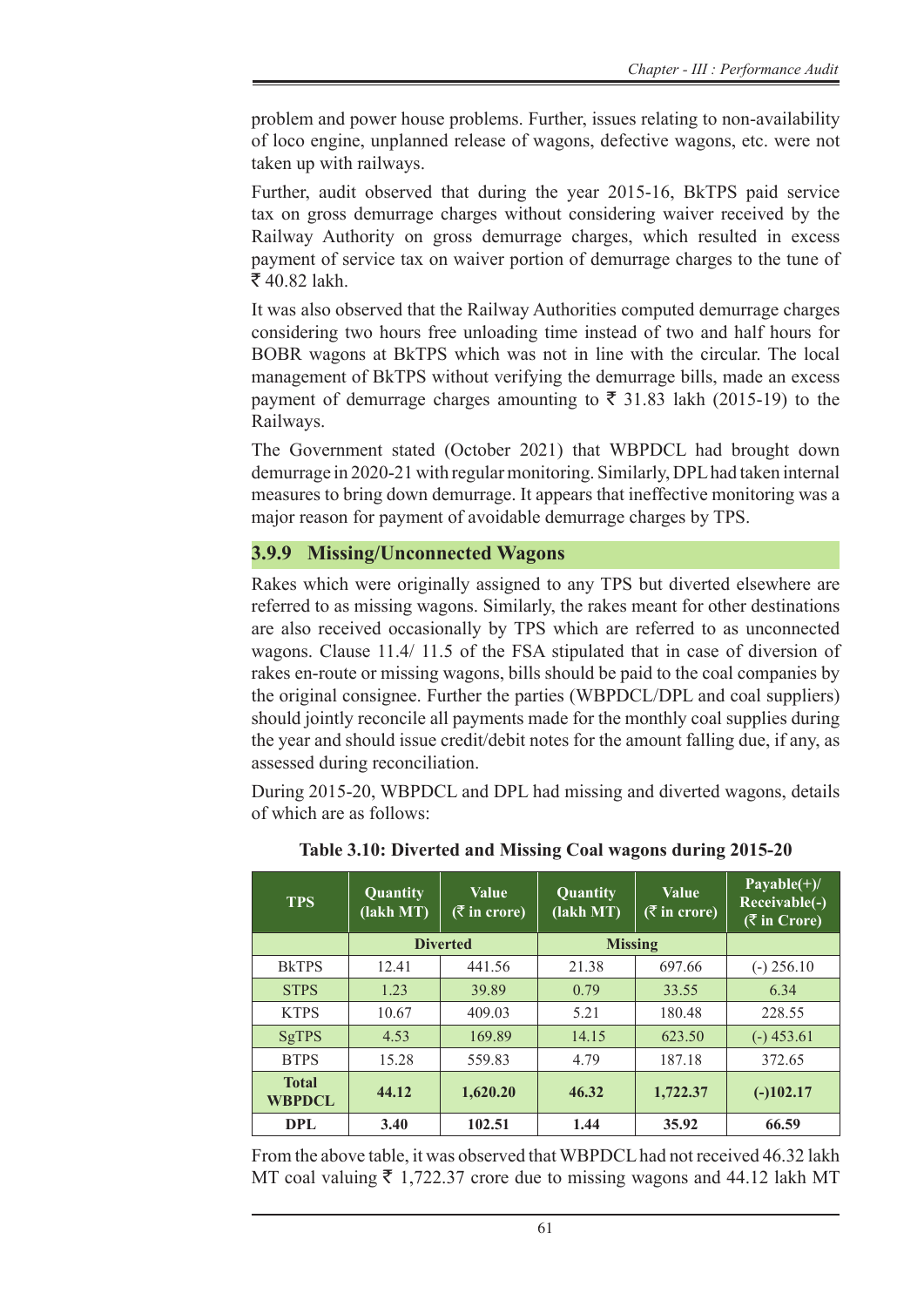coal valuing  $\bar{\tau}$  1,620.20 crore was received through diverted/unconnected wagons during 2015-20. Thus, WBPDCL did not realise  $\bar{\tau}$  102.17 crore from Railways due to non-reconciliation of missing/diverted wagons in time.

Similarly, during 2015-20, DPL received 3.40 lakh MT of coal valuing  $\bar{\tau}$  102.51 crore from diverted wagons while 1.44 lakh MT of coal valuing  $\bar{\tau}$  35.92 crore was missing. The reconciliation of this had not yet been done and  $\bar{\epsilon}$  66.59 crore was payable by DPL to Railways (February 2020).

The Government stated (October 2021) that WBPDCL periodically took up reconciliation with both Eastern and South Eastern Railways, subject to availability and deputation of manpower by Railways. In both WBPDCL and DPL, the process of reconciliation was completed for different years for each TPS. Audit, however, observed that reconciliation was taken up by TPS for periods ranging from upto March 2015 to March 2019 and no TPS had taken up the exercise for 2019-20.

## **3.9.10 Transit Shortage**

As per clause 5 of FSA, for dispatch of coal by rail, all the wagons loaded for the purchaser would be weighed at the loading end at the electronic weighbridge of the seller and electronic printout of the actual weight recorded would be provided. Such weighment would be final and binding for determination of the quantity delivered. The purchaser, however, would have the right to witness the weighment of the wagons at the weigh-bridge, if desired.

WBERC allowed the transit loss of 0.50 *per cent* for BkTPS and DPL, and 0.80 *per cent* for other four TPS. Audit observed that during 2015-20, WBPDCL had received less quantity of coal against the Railway Receipt (RR) quantity at unloading end for BkTPS, KTPS, BTPS, SgTPS and STPS. This exceeded the admissible transit loss by 1.69 *per cent*, 1.78 *per cent*, 1.57 *per cent*, 0.98 *per cent* and 3.03 *per cent*, respectively. As per the said clause, WBPDCL could not claim for transit shortage, over and above the WBERC norms, in fuel cost through the tariff, but could have made arrangements to reduce the transit shortage of coal. As a result, during 2015-20 in five TPS, WBPDCL suffered an aggregate loss of  $\bar{\tau}$  307.57 crore due to non-recovery of excess transit shortage through tariff *(Appendix-13).*

Similarly, the shortage of coal received by DPL during 2015-18 varied between 0.79 *per cent* and 3.25 *per cent* against the RR quantity. Thus, DPL suffered a loss of  $\bar{\tau}$  32.55 crore towards transit loss over and above the standard norm of 0.50 *per cent* allowed by WBERC.

The Government accepted (October 2021) the findings and stated that WBPDCL had taken corrective action to bring down transit shortages by subsequently engaging liaison agents from August 2020. Moreover, DPL was also exploring the same option.

## **3.9.11 Use of washed coal**

The WBPDCL engaged (March 2016), Global Coal and Mining Private Limited (GCMPL) for beneficiation of coal<sup>55</sup> from Mahanadi Coalfields Limited (MCL). The scope of work included taking delivery of G13/ G14 grade raw coal from

<sup>55</sup>*Beneficiation of coal is a process by which the quality of raw coal is improved.*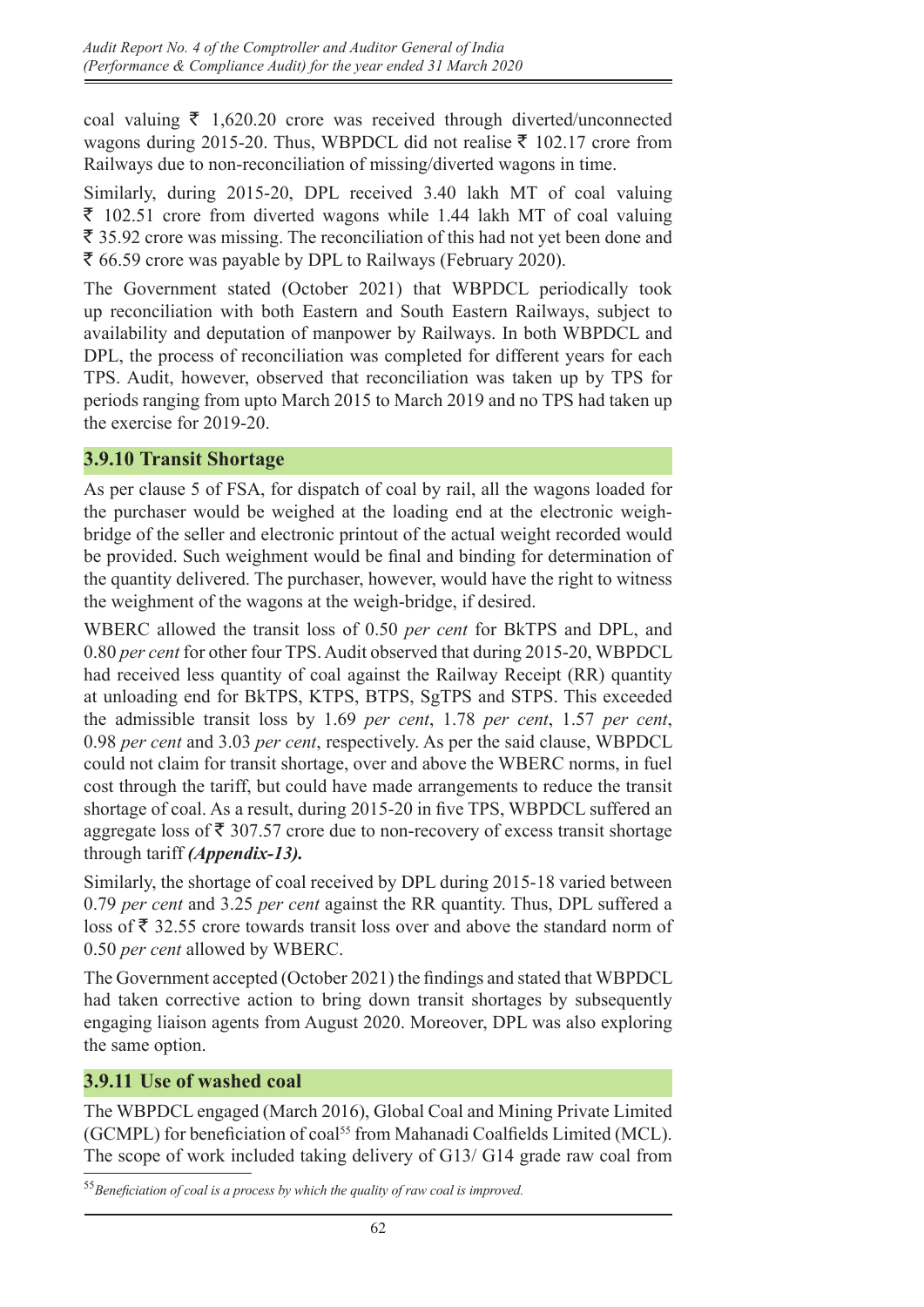the mines at IB valley area and Lakhanpur area of MCL, transportation of the raw coal to washery, beneficiation of the raw coal etc. to meet the required parameters. It was also stipulated that recovery/yield of washed coal should be minimum 72 *per cent* in comparison with raw coal. However, the recovery/ yield of washed coal was changed from 72 *per cent* to 69.61 *per cent* from 1 April 2017 in subsequent amendment order dated 24 September 2018. Apart from this, the delivery of coal from MCL was also changed from G-13 to G-14 from the same date.

In this connection, Audit observed that :-

- **1.** During August 2016 to August 2019, WBPDCL issued Delivery Order (DO) to GCMPL for lifting of 43,34,799 MT raw coal, against which GCMPL actually lifted 42,47,549.38 MT of raw coal *i.e*., a short lifting of 87,249.62 MT raw coal. Clause no. 14.4 of the work order stipulates that the party must be able to lift the entire DO quantity without fail, otherwise penalty at the rate of five *per cent* of notified basic price of raw coal shall be applicable on unlifted quantity. However, WBPDCL did not impose any penalty on GCMPL for the short lifting of raw coal, which resulted in loss of  $\bar{\bar{\xi}}$  29.20 lakh.
- **2.** The work order allowed (i) minimum 72*/* 69.61 *per cent* yielding/ recovery of washed coal from raw coal (ii) one *per cent* transit loss in terms of equivalent quantity of raw coal to GCMPL. However, during the period of entire contract WBPDCL received 29,23,746.44 MT washed coal from GCMPL which was equivalent to 41,75,335.88 MT of raw coal. So, in terms of raw coal, GCMPL failed to supply 72,344.07 MT (42,47,567.19 MT- 41,75,223.12 MT) coal to the WBPDCL valuing ₹ 11.46 crore (72344.07 MT x ₹1,583.87).
- **3.** WBERC allowed transit loss of coal at the rate of 0.50 *per cent* for BkTPS, 0.80 *per cent* for BTPS and 0.80 *per cent* for KTPS whereas WBPDCL allowed the transit loss at the rate of one *per cent* to GCMPL. As a result, WBPDCL incurred a loss to the tune of  $\bar{\tau}$  1.64 crore.

The Government stated (October 2021) that some of the issues were not yet settled and the contract was yet to be closed. Moreover, there was no penalty clause in the contract for short delivery of washed coal. Due to this, the loss on account of short delivery of washed coal cannot be made good.

#### *Recommendations*

## *WBPCDL and DPL may*

- *1) take proper and prompt persuasion with coal companies and railways in claiming adjustments/ settlement of bills towards grade slippage, ungraded coal, un-weighted coal, stone/ boulders, wagons etc.*
- *2) introduce an efficient system for unloading of wagons to avoid demurrage.*

## **3.10 Conclusion**

WBPDCL and DPL together produce just over 50 *per cent* of the power requirement of the State. Between them they operate six coal based TPS with